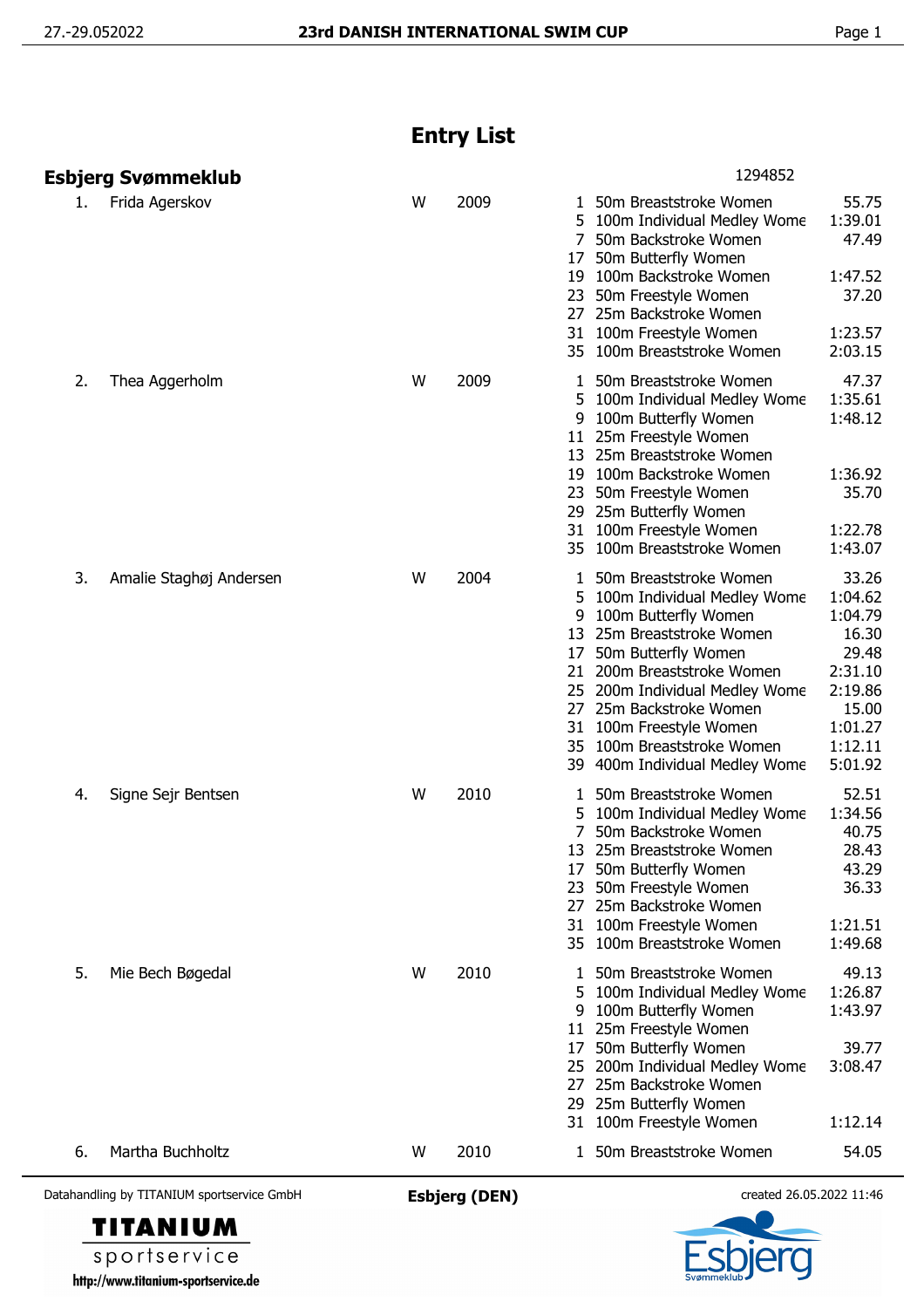|     | Esbjerg Svømmeklub       |   |      | 1294852                                                                                                                                                                                                                                                                                                                                                                                                             |
|-----|--------------------------|---|------|---------------------------------------------------------------------------------------------------------------------------------------------------------------------------------------------------------------------------------------------------------------------------------------------------------------------------------------------------------------------------------------------------------------------|
| 6.  | Martha Buchholtz         | W | 2010 | 5 100m Individual Medley Wome<br>7<br>50m Backstroke Women<br>54.09<br>25m Freestyle Women<br>11<br>2:03.08<br>100m Backstroke Women<br>19<br>42.69<br>50m Freestyle Women<br>23<br>25m Backstroke Women<br>27<br>100m Freestyle Women<br>1:31.32<br>31<br>35 100m Breaststroke Women<br>2:01.43                                                                                                                    |
| 7.  | Melanie Eggertsen        | W | 2002 | 18.26<br>11 25m Freestyle Women<br>22.07<br>27<br>25m Backstroke Women<br>19.01<br>25m Butterfly Women<br>29                                                                                                                                                                                                                                                                                                        |
| 8.  | Filuka Lolk Frederiksen  | W | 2009 | 45.23<br>50m Breaststroke Women<br>2:41.76<br>200m Freestyle Women<br>50m Backstroke Women<br>40.41<br>25m Freestyle Women<br>19.37<br>11<br>42.65<br>50m Butterfly Women<br>17<br>50m Freestyle Women<br>33.57<br>23<br>25m Backstroke Women<br>23.65<br>27<br>100m Freestyle Women<br>1:13.45<br>31<br>1:38.01<br>100m Breaststroke Women<br>35                                                                   |
| 9.  | Karoline R. Frederiksen  | W | 2006 | 1:09.67<br>100m Individual Medley Wome<br>5<br>100m Butterfly Women<br>1:07.75<br>9<br>25m Freestyle Women<br>14.20<br>11<br>13 25m Breaststroke Women<br>16.41<br>29.71<br>50m Butterfly Women<br>17<br>27.81<br>23<br>50m Freestyle Women<br>2:38.73<br>25 200m Individual Medley Wome<br>25m Butterfly Women<br>14.06<br>29<br>100m Freestyle Women<br>1:02.64<br>31<br>100m Breaststroke Women<br>1:18.40<br>35 |
| 10. | Silke Grene              | W | 2011 | 49.80<br>50m Breaststroke Women<br>1:33.67<br>100m Individual Medley Wome<br>5<br>50m Backstroke Women<br>41.87<br>11 25m Freestyle Women<br>50m Butterfly Women<br>1/<br>50m Freestyle Women<br>37.06<br>23<br>25m Backstroke Women<br>27<br>29 25m Butterfly Women<br>100m Freestyle Women<br>1:22.81<br>31                                                                                                       |
| 11. | Liv Rong Hansen          | W | 2010 | 46.49<br>50m Breaststroke Women<br>1<br>1:34.84<br>100m Individual Medley Wome<br>5<br>25m Freestyle Women<br>11<br>13 25m Breaststroke Women<br>50m Butterfly Women<br>45.96<br>17<br>37.59<br>50m Freestyle Women<br>23<br>29 25m Butterfly Women<br>100m Breaststroke Women<br>1:47.68<br>35                                                                                                                     |
| 12. | Christina Dracea Horsbøl | W | 2007 | 41.80<br>50m Breaststroke Women<br>1<br>2:30.82<br>200m Freestyle Women<br>3.<br>25m Freestyle Women<br>15.74<br>11<br>25m Breaststroke Women<br>22.74<br>13<br>3:39.16<br>200m Breaststroke Women<br>21<br>31.19<br>23 50m Freestyle Women                                                                                                                                                                         |



**TITANIUM** sportservice http://www.titanium-sportservice.de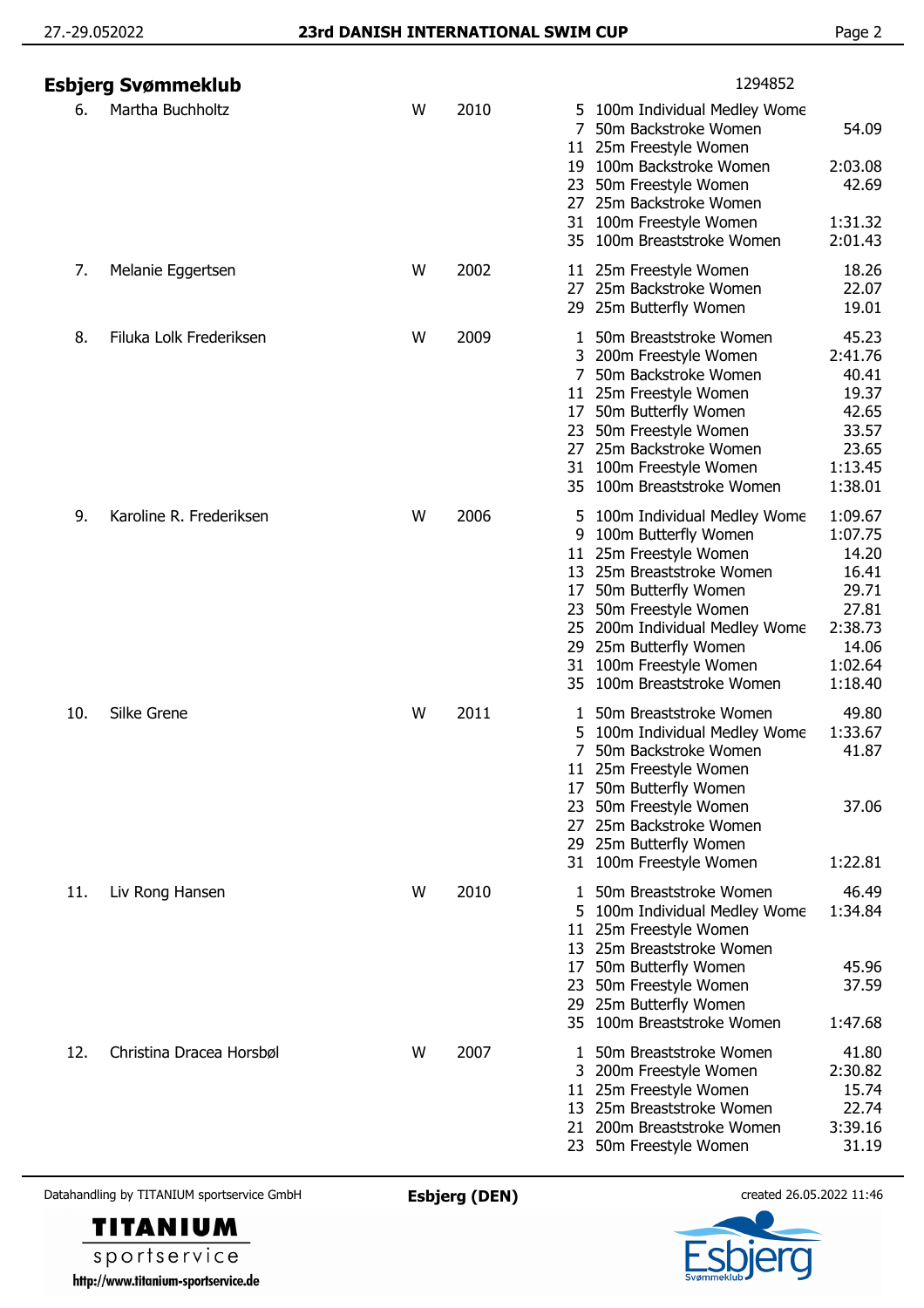|     | Esbjerg Svømmeklub       |   |      | 1294852                                                                                                                                                                                                                                                                                                                                                       |
|-----|--------------------------|---|------|---------------------------------------------------------------------------------------------------------------------------------------------------------------------------------------------------------------------------------------------------------------------------------------------------------------------------------------------------------------|
| 12. | Christina Dracea Horsbøl | W | 2007 | 25m Backstroke Women<br>27<br>31 100m Freestyle Women<br>1:09.83<br>35 100m Breaststroke Women<br>1:33.76                                                                                                                                                                                                                                                     |
| 13. | Ida Jacobsen             | W | 2005 | 28.27<br>50m Backstroke Women<br>13.04<br>11 25m Freestyle Women<br>28.91<br>50m Butterfly Women<br>17<br>19 100m Backstroke Women<br>1:03.49<br>26.52<br>23 50m Freestyle Women<br>27 25m Backstroke Women<br>14.96<br>29 25m Butterfly Women<br>13.67<br>31 100m Freestyle Women<br>59.44                                                                   |
| 14. | Mille Møller Jacobsen    | W | 2013 | 50m Breaststroke Women<br>50m Backstroke Women<br>7<br>1:07.87                                                                                                                                                                                                                                                                                                |
| 15. | Amalie Haals Jensen      | W | 2009 | 1:23.55<br>5 100m Individual Medley Wome<br>100m Butterfly Women<br>1:30.15<br>9<br>11 25m Freestyle Women<br>25m Breaststroke Women<br>13<br>50m Butterfly Women<br>36.85<br>17<br>100m Backstroke Women<br>1:23.04<br>19<br>25m Backstroke Women<br>27<br>29 25m Butterfly Women                                                                            |
|     |                          |   |      | 31 100m Freestyle Women<br>1:10.16<br>35 100m Breaststroke Women<br>1:41.02                                                                                                                                                                                                                                                                                   |
| 16. | Evalina Jordt-Edwards    | W | 2010 | 47.85<br>1 50m Breaststroke Women<br>2:49.30<br>200m Freestyle Women<br>3<br>1:27.05<br>5 100m Individual Medley Wome<br>11 25m Freestyle Women<br>13 25m Breaststroke Women<br>26.08<br>23 50m Freestyle Women<br>34.69<br>27 25m Backstroke Women<br>31 100m Freestyle Women<br>1:15.83<br>37 200m Backstroke Women                                         |
| 17. | Mathilde Kaltoft         | W | 2013 | 55.84<br>50m Breaststroke Women<br>1<br>1:52.22<br>100m Individual Medley Wome<br>5<br>51.97<br>50m Backstroke Women<br>7<br>50m Butterfly Women<br>17<br>1:43.20<br>19 100m Backstroke Women<br>45.00<br>23 50m Freestyle Women<br>25m Backstroke Women<br>27<br>29 25m Butterfly Women<br>35 100m Breaststroke Women                                        |
| 18. | Mille Nørskov Kaltoft    | W | 2009 | 50m Breaststroke Women<br>40.85<br>1:21.83<br>5 100m Individual Medley Wome<br>18.73<br>11 25m Freestyle Women<br>13 25m Breaststroke Women<br>24.29<br>21 200m Breaststroke Women<br>3:14.60<br>3:01.72<br>25 200m Individual Medley Wome<br>21.14<br>27 25m Backstroke Women<br>1:13.78<br>31 100m Freestyle Women<br>35 100m Breaststroke Women<br>1:29.48 |
| 19. | Mathilde Sofie Karmar    | W | 2008 | 50m Breaststroke Women<br>41.59<br>1:20.62<br>5 100m Individual Medley Wome                                                                                                                                                                                                                                                                                   |



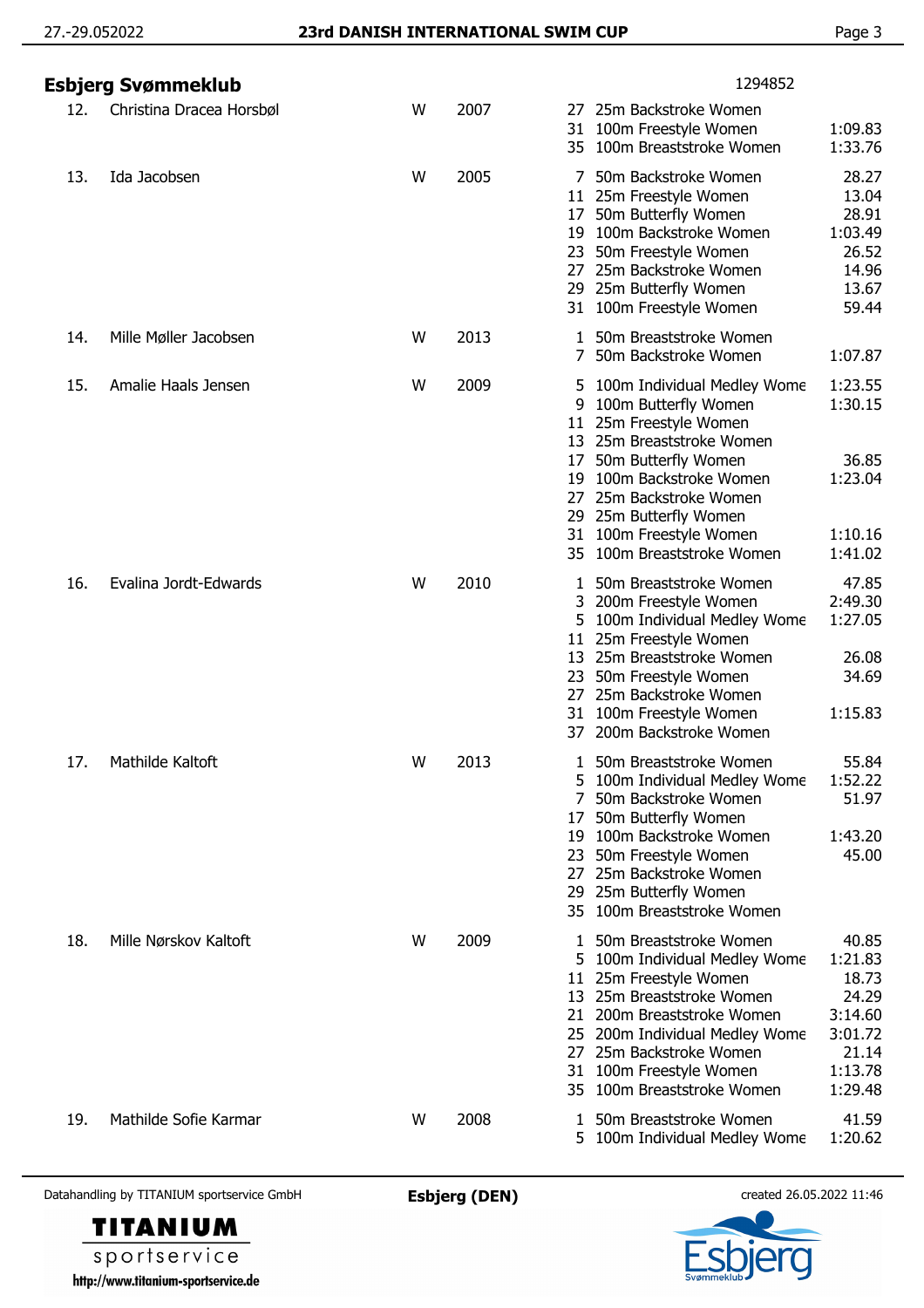|     | Esbjerg Svømmeklub       |   |      | 1294852                                                                                                                                                                                                                                                                                                                                                                      |
|-----|--------------------------|---|------|------------------------------------------------------------------------------------------------------------------------------------------------------------------------------------------------------------------------------------------------------------------------------------------------------------------------------------------------------------------------------|
| 19. | Mathilde Sofie Karmar    | W | 2008 | 7 50m Backstroke Women<br>37.99<br>11 25m Freestyle Women<br>16.86<br>13 25m Breaststroke Women<br>50m Butterfly Women<br>34.66<br>17<br>31.65<br>50m Freestyle Women<br>23<br>25m Backstroke Women<br>21.07<br>27<br>25m Butterfly Women<br>29<br>31 100m Freestyle Women<br>1:09.10<br>1:33.24<br>35 100m Breaststroke Women                                               |
| 20. | Femke Iris Keulen        | W | 2005 | 1:11.49<br>5 100m Individual Medley Wome<br>1:06.31<br>9 100m Butterfly Women<br>14.53<br>11 25m Freestyle Women<br>30.12<br>50m Butterfly Women<br>17<br>1:07.14<br>19 100m Backstroke Women<br>200m Individual Medley Wome<br>2:34.73<br>25<br>13.40<br>25m Butterfly Women<br>29<br>31 100m Freestyle Women<br>1:02.22<br>2:25.61<br>200m Backstroke Women<br>37          |
| 21. | Rosa Ella Kjems          | W | 2008 | 38.30<br>1 50m Breaststroke Women<br>2:26.71<br>3 200m Freestyle Women<br>16.99<br>11 25m Freestyle Women<br>20.84<br>13 25m Breaststroke Women<br>5:13.10<br>15 400m Freestyle Women<br>3:02.98<br>21 200m Breaststroke Women<br>30.78<br>23 50m Freestyle Women<br>1:08.24<br>31 100m Freestyle Women<br>1:25.41<br>35 100m Breaststroke Women                             |
| 22. | Cecilie Lygum Kristensen | W | 2011 | 25m Breaststroke Women<br>13<br>55.23<br>50m Butterfly Women<br>17<br>50m Freestyle Women<br>40.59<br>23<br>25m Backstroke Women<br>27<br>29 25m Butterfly Women<br>31 100m Freestyle Women<br>1:34.70                                                                                                                                                                       |
| 23. | Freja Kruse              | W | 2004 | 35.88<br>1 50m Breaststroke Women<br>16.82<br>13 25m Breaststroke Women<br>32.97<br>50m Butterfly Women<br>17<br>200m Breaststroke Women<br>2:48.42<br>21<br>29 25m Butterfly Women<br>14.70<br>35 100m Breaststroke Women<br>1:16.89                                                                                                                                        |
| 24. | Alberte Lagoni           | W | 2009 | 43.58<br>50m Breaststroke Women<br>1<br>1:27.73<br>5 100m Individual Medley Wome<br>39.30<br>50m Backstroke Women<br>7<br>11 25m Freestyle Women<br>20.00<br>13 25m Breaststroke Women<br>19 100m Backstroke Women<br>1:25.64<br>34.10<br>50m Freestyle Women<br>23<br>29 25m Butterfly Women<br>31 100m Freestyle Women<br>1:22.85<br>35 100m Breaststroke Women<br>1:34.95 |
| 25. | Caroline Sølbech Larsen  | W | 2009 | 40.40<br>1 50m Breaststroke Women<br>1:18.83<br>5 100m Individual Medley Wome<br>100m Butterfly Women<br>1:18.47<br>9<br>15.55<br>11 25m Freestyle Women                                                                                                                                                                                                                     |



sportservice http://www.titanium-sportservice.de

**TITANIUM**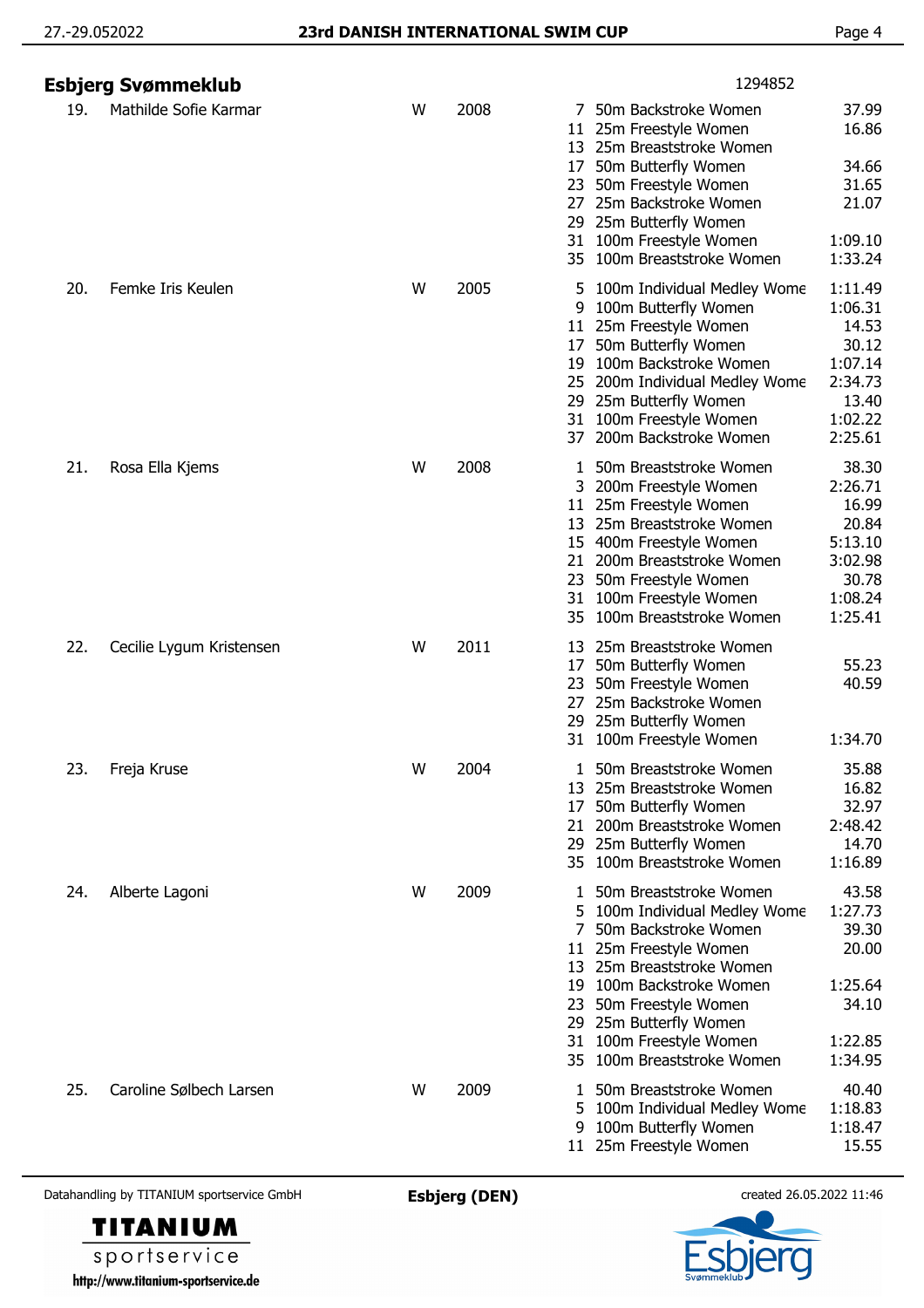|     | Esbjerg Svømmeklub      |   |      | 1294852                                                                                                                                                                                                                                              |                                                                                       |
|-----|-------------------------|---|------|------------------------------------------------------------------------------------------------------------------------------------------------------------------------------------------------------------------------------------------------------|---------------------------------------------------------------------------------------|
| 25. | Caroline Sølbech Larsen | W | 2009 | 25m Breaststroke Women<br>13<br>50m Butterfly Women<br>17<br>50m Freestyle Women<br>23.<br>29 25m Butterfly Women<br>31 100m Freestyle Women<br>35 100m Breaststroke Women                                                                           | 33.56<br>31.25<br>1:12.08<br>1:28.58                                                  |
| 26. | Anna Lauridsen          | W | 2013 | 11 25m Freestyle Women<br>50m Freestyle Women<br>23<br>25m Backstroke Women<br>27<br>25m Butterfly Women<br>29.<br>31 100m Freestyle Women                                                                                                           | 27.16<br>55.69<br>2:36.67                                                             |
| 27. | Caroline Laursen        | W | 2002 | 200m Freestyle Women<br>3.<br>7<br>50m Backstroke Women<br>11 25m Freestyle Women<br>15 400m Freestyle Women<br>19 100m Backstroke Women<br>23 50m Freestyle Women<br>27 25m Backstroke Women<br>31 100m Freestyle Women<br>37 200m Backstroke Women | 2:01.45<br>31.03<br>13.59<br>4:21.35<br>1:04.58<br>27.23<br>15.91<br>58.64<br>2:16.20 |
| 28. | Marie Fur Lisby         | W | 2013 | 50m Breaststroke Women<br>$\mathbf{1}$<br>7<br>50m Backstroke Women<br>25m Breaststroke Women<br>13<br>50m Freestyle Women<br>23<br>29 25m Butterfly Women<br>100m Breaststroke Women<br>35                                                          | 1:07.56<br>59.25<br>53.46                                                             |
| 29. | Sofie Fur Lisby         | W | 2010 | 5 100m Individual Medley Wome<br>100m Butterfly Women<br>9<br>50m Butterfly Women<br>17<br>25 200m Individual Medley Wome<br>29 25m Butterfly Women<br>31 100m Freestyle Women                                                                       | 1:34.18<br>39.64<br>3:27.83<br>1:25.75                                                |
| 30. | Lærke Lykke-Kjeldsen    | W | 2011 | 50m Breaststroke Women<br>50m Backstroke Women<br>11 25m Freestyle Women<br>13 25m Breaststroke Women<br>23 50m Freestyle Women<br>25m Backstroke Women<br>27.<br>29 25m Butterfly Women<br>35 100m Breaststroke Women                               | 57.86<br>51.66<br>42.67<br>2:04.38                                                    |
| 31. | Clara Mathiasen         | W | 2013 | 50m Breaststroke Women<br>50m Backstroke Women<br>7<br>25m Breaststroke Women<br>13<br>23 50m Freestyle Women<br>27 25m Backstroke Women<br>31 100m Freestyle Women                                                                                  | 1:10.99<br>1:01.39<br>48.13                                                           |
| 32. | Mathilde Mathiasen      | W | 2010 | 50m Breaststroke Women<br>5 100m Individual Medley Wome<br>11 25m Freestyle Women<br>19 100m Backstroke Women<br>29 25m Butterfly Women<br>31 100m Freestyle Women                                                                                   | 1:07.13<br>1:53.01<br>23.70<br>2:06.29<br>1:41.48                                     |

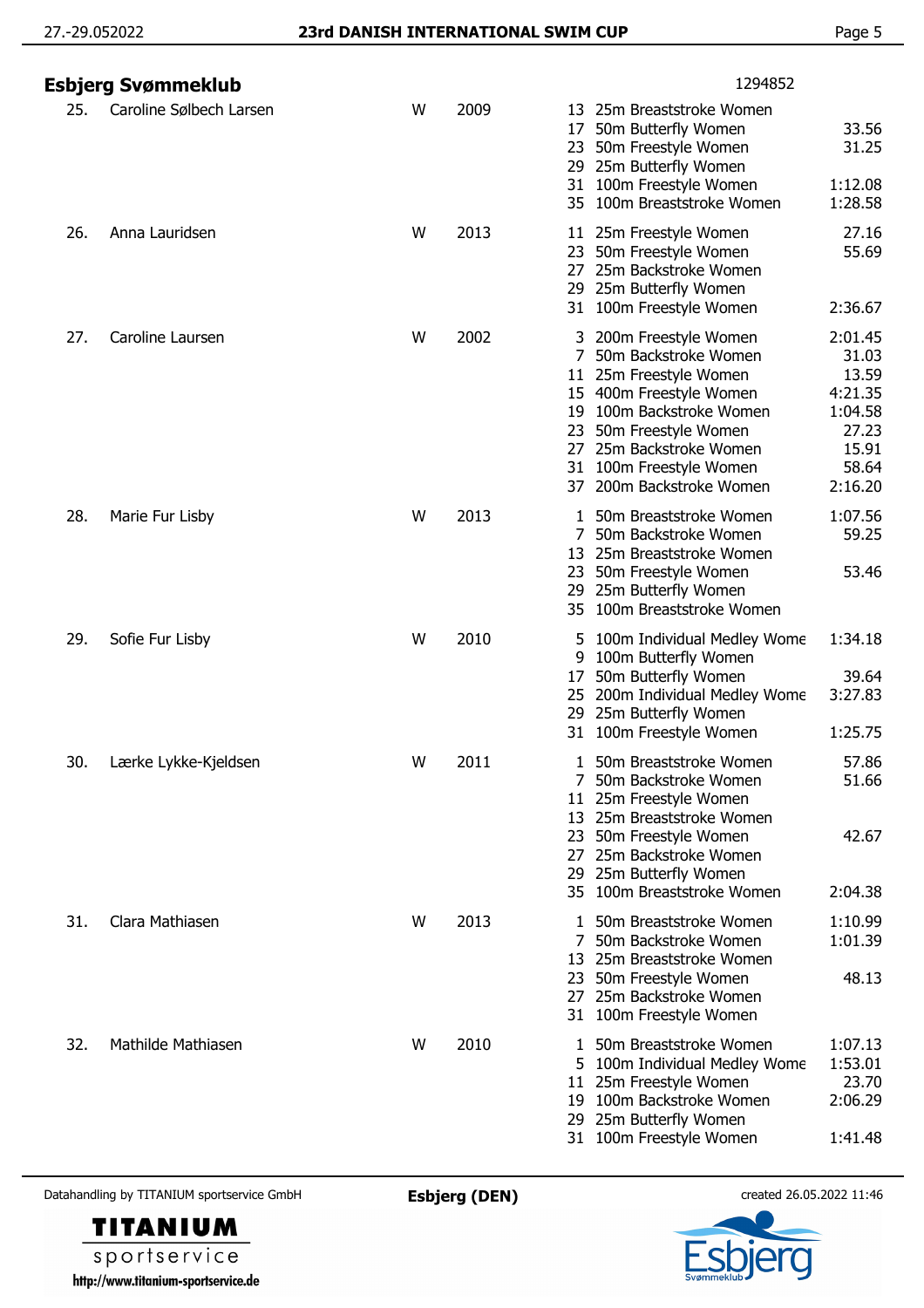|     | Esbjerg Svømmeklub            |   |      | 1294852                                                                                                                                                                                                                                                                                                                                                                                    |
|-----|-------------------------------|---|------|--------------------------------------------------------------------------------------------------------------------------------------------------------------------------------------------------------------------------------------------------------------------------------------------------------------------------------------------------------------------------------------------|
| 33. | Amie Matthiesen               | W | 2013 | 11 25m Freestyle Women<br>25m Breaststroke Women<br>13<br>50m Freestyle Women<br>1:07.88<br>23.                                                                                                                                                                                                                                                                                            |
| 34. | Tiana Mescher                 | W | 2004 | 37.89<br>50m Breaststroke Women<br>1<br>2:11.04<br>3 200m Freestyle Women<br>50m Backstroke Women<br>31.91<br>7<br>12.20<br>11 25m Freestyle Women<br>30.18<br>50m Butterfly Women<br>17<br>26.18<br>23 50m Freestyle Women<br>25m Backstroke Women<br>14.80<br>27<br>29 25m Butterfly Women<br>13.00<br>59.02<br>100m Freestyle Women<br>31<br>2:28.74<br>200m Backstroke Women<br>37     |
| 35. | Millie Møller                 | W | 2007 | 34.58<br>50m Breaststroke Women<br>100m Individual Medley Wome<br>1:10.02<br>14.91<br>25m Freestyle Women<br>11 <sup>1</sup><br>25m Breaststroke Women<br>17.06<br>13<br>1:12.50<br>100m Backstroke Women<br>19<br>28.05<br>50m Freestyle Women<br>23<br>1:02.76<br>31 100m Freestyle Women<br>100m Breaststroke Women<br>1:17.07                                                          |
| 36. | Bell Møller-Jacobsen          | W | 2010 | 56.99<br>50m Breaststroke Women<br>1<br>1:30.70<br>100m Individual Medley Wome<br>5.<br>40.24<br>7<br>50m Backstroke Women<br>25m Freestyle Women<br>11<br>13 25m Breaststroke Women<br>33.24<br>50m Freestyle Women<br>23<br>3:21.46<br>25 200m Individual Medley Wome<br>25m Backstroke Women<br>27<br>100m Freestyle Women<br>1:16.50<br>31<br>100m Breaststroke Women<br>2:06.56<br>35 |
| 37. | <b>Astrid Nielsen</b>         | W | 2002 | 31.06<br>50m Breaststroke Women<br>1<br>13.15<br>11 25m Freestyle Women<br>13 25m Breaststroke Women<br>14.66<br>25.83<br>50m Freestyle Women<br>23                                                                                                                                                                                                                                        |
| 38. | Lizette Nikolajsen            | W | 2003 | 2:23.84<br>200m Freestyle Women<br>3.<br>1:26.37<br>9 100m Butterfly Women<br>25m Freestyle Women<br>14.74<br>11<br>13 25m Breaststroke Women<br>17.07<br>4:59.44<br>15 400m Freestyle Women<br>30.46<br>23 50m Freestyle Women<br>29 25m Butterfly Women<br>16.27<br>31 100m Freestyle Women<br>1:06.69                                                                                   |
| 39. | Vigga Frida Geisler Overgaard | W | 2011 | 1:32.95<br>100m Individual Medley Wome<br>5.<br>50m Backstroke Women<br>40.63<br>25m Freestyle Women<br>11<br>50m Butterfly Women<br>43.99<br>17<br>50m Freestyle Women<br>36.00<br>23<br>25m Backstroke Women<br>27<br>1:22.02<br>100m Freestyle Women<br>31                                                                                                                              |
| 40. | Emily Pedersen                | W | 2012 | 1 50m Breaststroke Women<br>1:16.52<br>7 50m Backstroke Women<br>54.74                                                                                                                                                                                                                                                                                                                     |



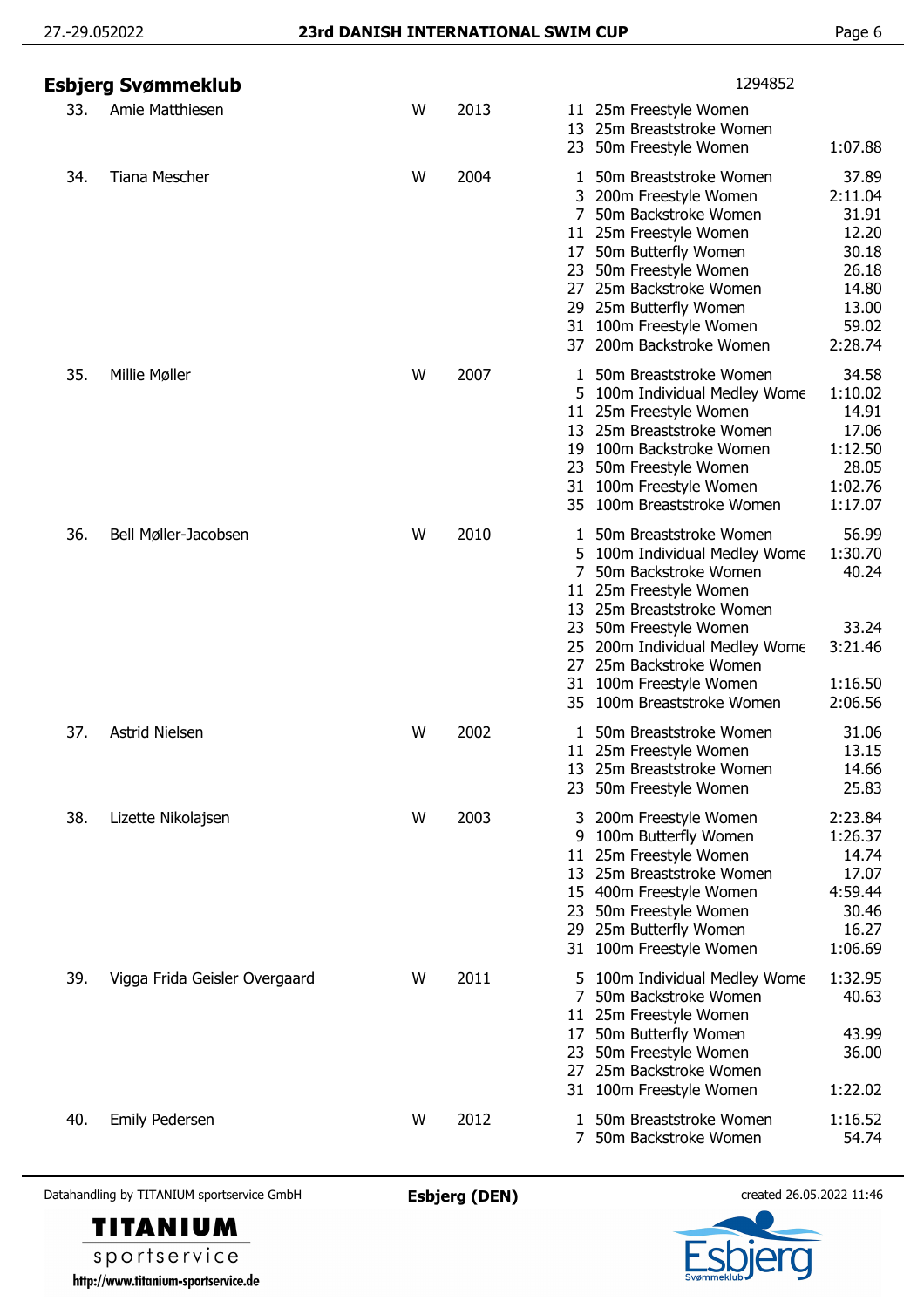|     | Esbjerg Svømmeklub         |   |      | 1294852                                                                                                                                                                                                                                                                              |                                                                                    |
|-----|----------------------------|---|------|--------------------------------------------------------------------------------------------------------------------------------------------------------------------------------------------------------------------------------------------------------------------------------------|------------------------------------------------------------------------------------|
| 41. | Andrea Bjerring Pedersen   | W | 2007 | 100m Individual Medley Wome<br>5.<br>50m Backstroke Women<br>25m Freestyle Women<br>11<br>50m Butterfly Women<br>17<br>23<br>50m Freestyle Women<br>29 25m Butterfly Women<br>100m Freestyle Women<br>31                                                                             | 1:13.89<br>34.52<br>17.09<br>31.52<br>29.86<br>16.34<br>1:05.62                    |
| 42. | <b>Aksah Perrier</b>       | W | 2009 | 11 25m Freestyle Women<br>100m Backstroke Women<br>19<br>50m Freestyle Women<br>23<br>25m Backstroke Women<br>27<br>29 25m Butterfly Women<br>31 100m Freestyle Women                                                                                                                | 38.51<br>1:26.14                                                                   |
| 43. | Sophia Perrier             | W | 2011 | 25m Freestyle Women<br>11.<br>25m Breaststroke Women<br>13<br>50m Freestyle Women<br>23<br>25m Backstroke Women<br>27.<br>100m Freestyle Women<br>31<br>100m Breaststroke Women<br>35                                                                                                | 40.82<br>1:36.04<br>2:01.82                                                        |
| 44. | Ida Riddersholm            | W | 2009 | 200m Freestyle Women<br>3<br>5<br>100m Individual Medley Wome<br>100m Butterfly Women<br>9<br>15 400m Freestyle Women<br>50m Butterfly Women<br>17<br>25<br>200m Individual Medley Wome<br>25m Butterfly Women<br>29<br>200m Butterfly Women<br>33<br>39 400m Individual Medley Wome | 2:35.92<br>1:22.80<br>1:21.68<br>5:44.17<br>36.76<br>2:54.24<br>3:06.21<br>6:25.62 |
| 45. | Carolina Schlander         | W | 2007 | 200m Freestyle Women<br>3.<br>7<br>50m Backstroke Women<br>25m Freestyle Women<br>11<br>400m Freestyle Women<br>15<br>50m Freestyle Women<br>23<br>29 25m Butterfly Women<br>100m Freestyle Women<br>31<br>35 100m Breaststroke Women                                                | 2:24.77<br>37.22<br>15.76<br>5:12.74<br>29.91<br>1:06.14<br>1:33.46                |
| 46. | Lise Serritzlew-Kristensen | W | 2006 | 50m Breaststroke Women<br>3 200m Freestyle Women<br>25m Freestyle Women<br>11<br>13 25m Breaststroke Women<br>50m Butterfly Women<br>17<br>23 50m Freestyle Women<br>29 25m Butterfly Women<br>100m Freestyle Women<br>31                                                            | 46.93<br>2:39.77<br>14.02<br>17.97<br>37.45<br>32.58<br>16.99<br>1:11.83           |
| 47. | Maren Skovsborg            | W | 2008 | 50m Breaststroke Women<br>1<br>100m Individual Medley Wome<br>5<br>25m Butterfly Women<br>29.<br>100m Freestyle Women<br>31<br>100m Breaststroke Women<br>35                                                                                                                         | 49.68<br>1:52.25<br>18.02<br>1:21.22<br>1:38.71                                    |
| 48. | Johanne Falkenby Skytte    | W | 2008 | 5 100m Individual Medley Wome<br>100m Butterfly Women<br>9<br>11 25m Freestyle Women                                                                                                                                                                                                 | 1:24.47<br>1:17.83<br>18.66                                                        |



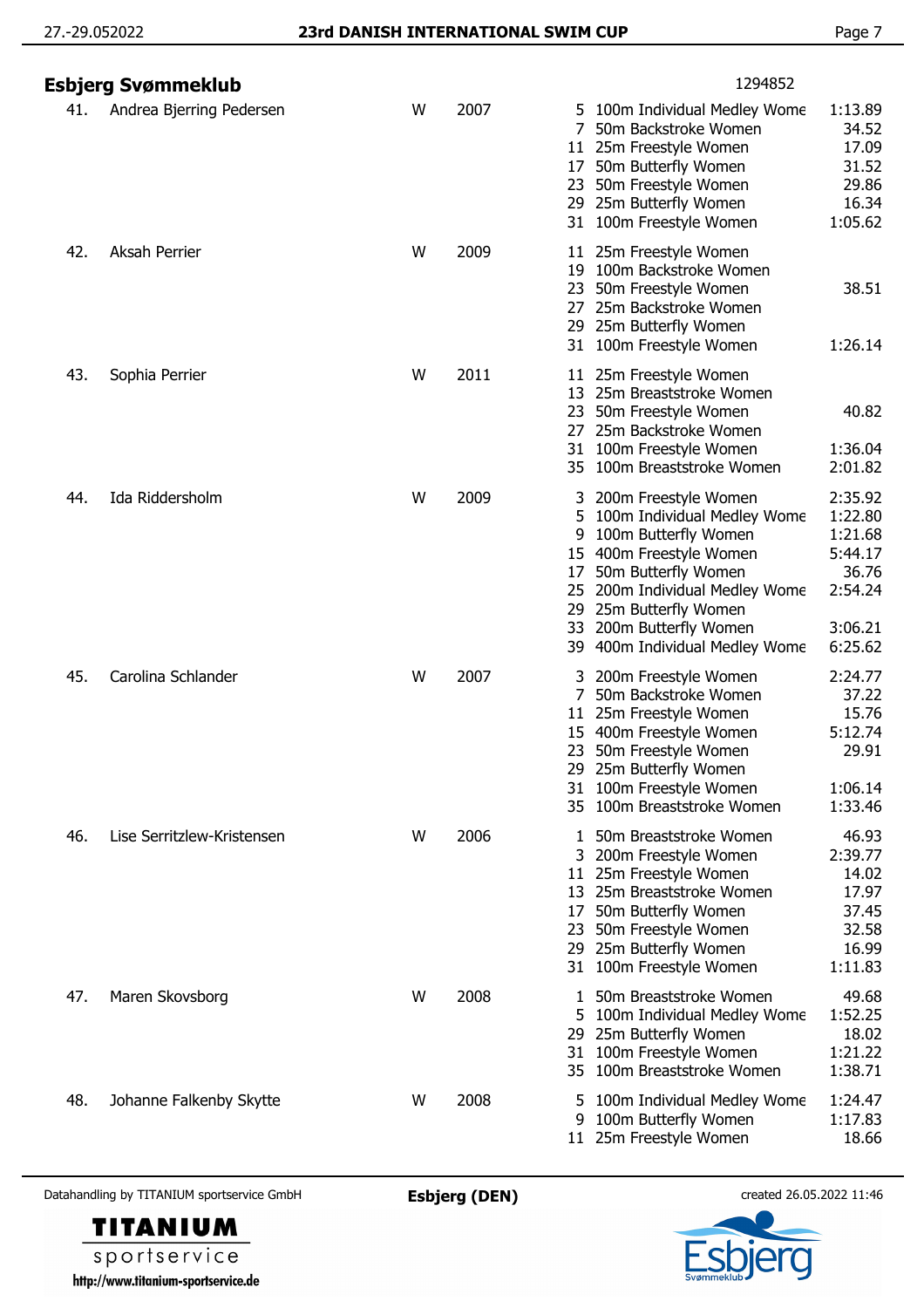|     | Esbjerg Svømmeklub       |   |      | 1294852                                                                                                                                                                                                                                                                                                                                                                                                                   |
|-----|--------------------------|---|------|---------------------------------------------------------------------------------------------------------------------------------------------------------------------------------------------------------------------------------------------------------------------------------------------------------------------------------------------------------------------------------------------------------------------------|
| 48. | Johanne Falkenby Skytte  | W | 2008 | 13 25m Breaststroke Women<br>50m Butterfly Women<br>34.85<br>17<br>2:56.02<br>25 200m Individual Medley Wome<br>24.35<br>25m Backstroke Women<br>27<br>29 25m Butterfly Women<br>1:10.12<br>100m Freestyle Women<br>31                                                                                                                                                                                                    |
| 49. | Sofie Barack Søe         | W | 2008 | 35 100m Breaststroke Women<br>1:37.25<br>45.58<br>50m Breaststroke Women<br>1.<br>39.86<br>7<br>50m Backstroke Women<br>17.08<br>11 25m Freestyle Women<br>13 25m Breaststroke Women<br>50m Butterfly Women<br>36.98<br>17<br>23 50m Freestyle Women<br>32.13<br>21.33<br>25m Backstroke Women<br>27<br>29 25m Butterfly Women<br>22.08<br>31 100m Freestyle Women<br>1:13.67<br>1:42.28<br>100m Breaststroke Women<br>35 |
| 50. | Sasha Lee T Sørensen     | W | 2010 | 47.74<br>50m Breaststroke Women<br>1:29.79<br>100m Individual Medley Wome<br>5.<br>41.10<br>7 50m Backstroke Women<br>25m Freestyle Women<br>20.08<br>11<br>25m Breaststroke Women<br>13<br>50m Butterfly Women<br>44.52<br>17                                                                                                                                                                                            |
| 51. | Nicoline Lee T. Sørensen | W | 2008 | 50m Breaststroke Women<br>35.34<br>1<br>100m Butterfly Women<br>1:11.76<br>9<br>25m Freestyle Women<br>15.50<br>11<br>13 25m Breaststroke Women<br>19.14<br>50m Butterfly Women<br>32.27<br>17<br>2:55.02<br>200m Breaststroke Women<br>21<br>19.96<br>27<br>25m Backstroke Women<br>29 25m Butterfly Women<br>100m Freestyle Women<br>31<br>1:06.36<br>100m Breaststroke Women<br>1:19.58                                |
| 52. | Astrid Sottrup-Jensen    | W | 2011 | 50m Breaststroke Women<br>1:12.59<br>55.45<br>50m Backstroke Women                                                                                                                                                                                                                                                                                                                                                        |
| 53. | Marie Thorup             | W | 2006 | 2:38.67<br>200m Freestyle Women<br>3.<br>1:21.32<br>100m Butterfly Women<br>9<br>25m Freestyle Women<br>15.99<br>11<br>17.07<br>13 25m Breaststroke Women<br>35.78<br>50m Butterfly Women<br>17<br>31.99<br>50m Freestyle Women<br>23<br>15.97<br>29 25m Butterfly Women<br>100m Freestyle Women<br>1:12.80<br>31                                                                                                         |
| 54. | Lea Timmermand           | W | 2008 | 1:17.08<br>100m Individual Medley Wome<br>5<br>1:16.47<br>100m Butterfly Women<br>9<br>25m Freestyle Women<br>16.82<br>11<br>13 25m Breaststroke Women<br>36.54<br>50m Butterfly Women<br>17<br>2:50.81<br>200m Individual Medley Wome<br>25<br>25m Backstroke Women<br>23.04<br>27<br>20.35<br>25m Butterfly Women<br>29<br>2:45.15<br>200m Butterfly Women<br>33<br>6:00.51<br>39 400m Individual Medley Wome           |



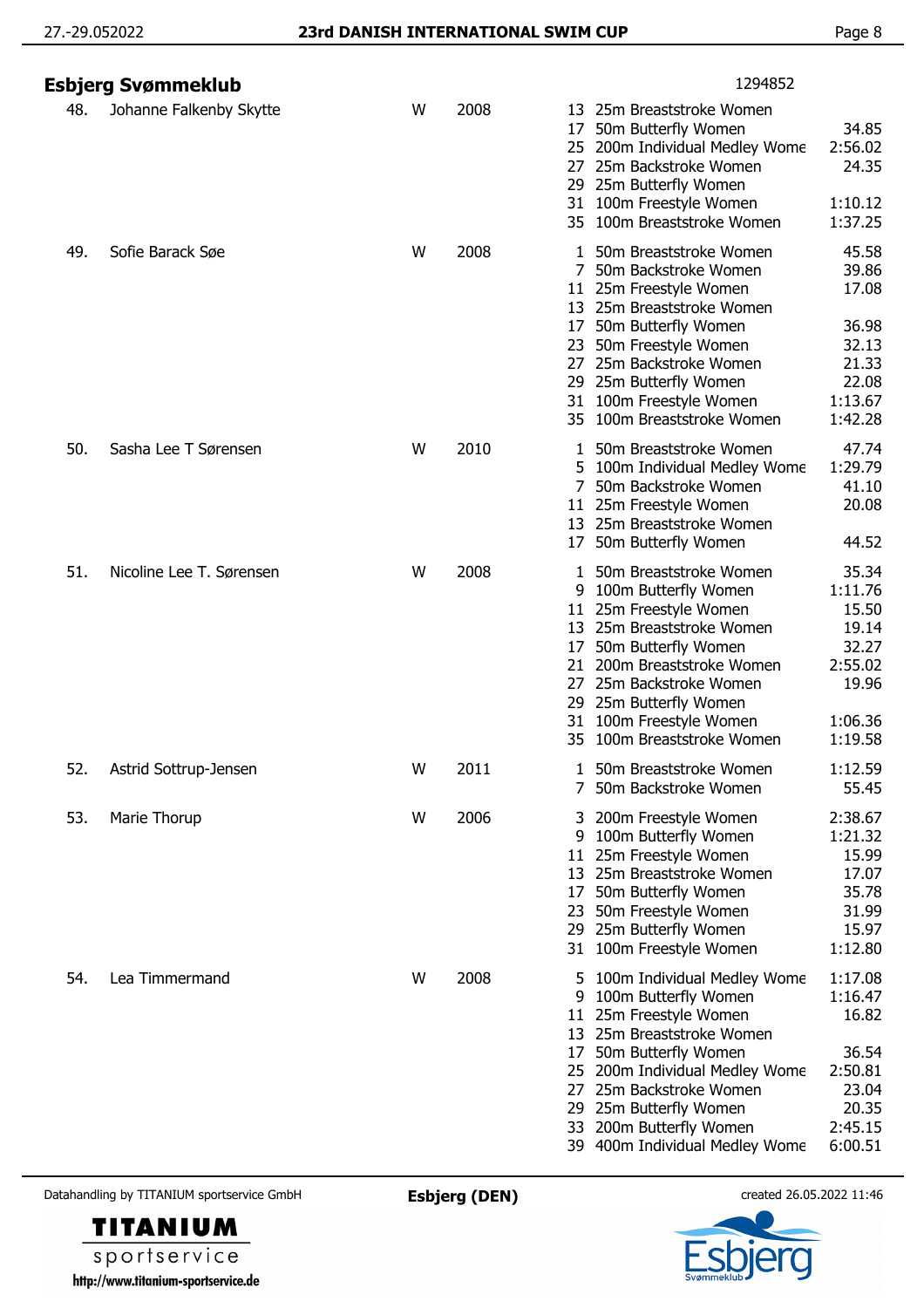|     | Esbjerg Svømmeklub       |   |      | 1294852                                                                                                                                                                                                                                                                                                                                                                                                                                        |
|-----|--------------------------|---|------|------------------------------------------------------------------------------------------------------------------------------------------------------------------------------------------------------------------------------------------------------------------------------------------------------------------------------------------------------------------------------------------------------------------------------------------------|
| 55. | Dicte Underbjerg         | W | 2010 | 43.32<br>50m Breaststroke Women<br>1<br>2:41.62<br>3 200m Freestyle Women<br>50m Backstroke Women<br>41.42<br>7<br>19.59<br>11 25m Freestyle Women<br>24.82<br>13 25m Breaststroke Women<br>33.54<br>50m Freestyle Women<br>23<br>3:05.29<br>25 200m Individual Medley Wome<br>21.37<br>29 25m Butterfly Women<br>1:15.38<br>100m Freestyle Women<br>31<br>1:35.66<br>35 100m Breaststroke Women                                               |
| 56. | Isabelle Weber           | W | 2009 | 43.93<br>50m Breaststroke Women<br>1:25.55<br>5 100m Individual Medley Wome<br>37.33<br>7<br>50m Backstroke Women<br>18.67<br>11 25m Freestyle Women<br>36.72<br>17 50m Butterfly Women<br>32.38<br>23 50m Freestyle Women<br>23.72<br>25m Backstroke Women<br>27<br>29 25m Butterfly Women<br>31 100m Freestyle Women<br>1:14.76                                                                                                              |
| 57. | Iben Witt                | W | 2011 | 11 25m Freestyle Women<br>100m Backstroke Women<br>19<br>23<br>50m Freestyle Women<br>45.05<br>25m Backstroke Women<br>27<br>100m Freestyle Women<br>31                                                                                                                                                                                                                                                                                        |
| 58. | Kaya Biltoft Wormstrup   | W | 2013 | 1 50m Breaststroke Women<br>50m Backstroke Women<br>59.66<br>$7^{\circ}$                                                                                                                                                                                                                                                                                                                                                                       |
| 59. | Martin H. Abel           | M | 2001 | 33.37<br>2 50m Breaststroke Men<br>100m Individual Medley Men<br>59.45<br>6<br>26.51<br>50m Backstroke Men<br>8<br>55.50<br>100m Butterfly Men<br>10<br>10.82<br>12 25m Freestyle Men<br>17.69<br>14 25m Breaststroke Men<br>25.17<br>18 50m Butterfly Men<br>100m Backstroke Men<br>57.33<br>20.<br>22.35<br>50m Freestyle Men<br>24<br>25m Backstroke Men<br>12.78<br>28.<br>11.51<br>30 25m Butterfly Men<br>48.86<br>32 100m Freestyle Men |
| 60. | Johan Aggerholm          | М | 2012 | 50m Breaststroke Men<br>1:21.93<br>2<br>26.29<br>12 25m Freestyle Men<br>14 25m Breaststroke Men<br>24 50m Freestyle Men<br>56.33<br>28 25m Backstroke Men<br>30 25m Butterfly Men<br>2:08.71<br>32 100m Freestyle Men                                                                                                                                                                                                                         |
| 61. | Adrian Valentin Andersen | М | 2009 | 3:32.24<br>200m Freestyle Men<br>4<br>47.42<br>50m Backstroke Men<br>8<br>25m Freestyle Men<br>12<br>1:48.84<br>100m Backstroke Men<br>20<br>39.87<br>24 50m Freestyle Men<br>25m Backstroke Men<br>28.<br>1:37.43<br>32 100m Freestyle Men                                                                                                                                                                                                    |



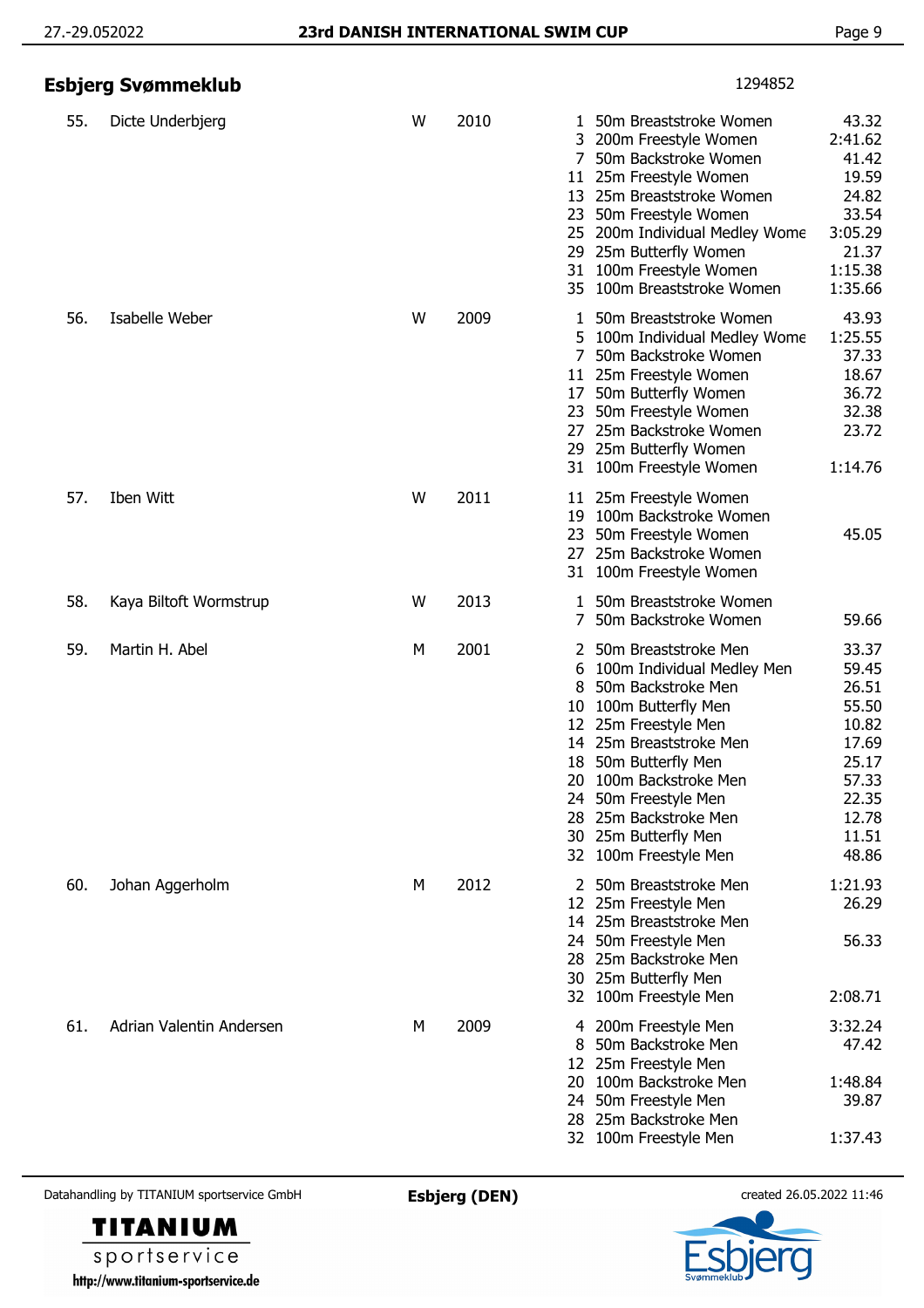|     | <b>Esbjerg Svømmeklub</b> |   |      | 1294852                                                                                                                                                                                                                                                                                   |                                                                                                        |
|-----|---------------------------|---|------|-------------------------------------------------------------------------------------------------------------------------------------------------------------------------------------------------------------------------------------------------------------------------------------------|--------------------------------------------------------------------------------------------------------|
| 61. | Adrian Valentin Andersen  | М | 2009 | 36 100m Breaststroke Men                                                                                                                                                                                                                                                                  |                                                                                                        |
| 62. | Jonas Staghøj Andersen    | M | 2010 | 4 200m Freestyle Men<br>6 100m Individual Medley Men<br>10 100m Butterfly Men<br>12 25m Freestyle Men<br>18 50m Butterfly Men<br>24 50m Freestyle Men<br>30 25m Butterfly Men<br>32 100m Freestyle Men<br>36 100m Breaststroke Men                                                        | 2:23.80<br>1:16.14<br>1:22.47<br>17.87<br>33.60<br>29.96<br>1:06.07<br>1:29.04                         |
| 63. | Tobias Staghøj Andersen   | М | 2006 | 2 50m Breaststroke Men<br>100m Individual Medley Men<br>6<br>100m Butterfly Men<br>10<br>14 25m Breaststroke Men<br>16 400m Freestyle Men<br>22 200m Breaststroke Men<br>26 200m Individual Medley Men<br>32 100m Freestyle Men<br>34 200m Butterfly Men<br>40 400m Individual Medley Men | 34.17<br>1:09.67<br>1:06.17<br>18.47<br>4:52.23<br>2:55.14<br>2:33.30<br>1:06.85<br>2:22.27<br>5:20.00 |
| 64. | Jeppe Bech Bøgedal        | M | 2008 | 4 200m Freestyle Men<br>10 100m Butterfly Men<br>12 25m Freestyle Men<br>14 25m Breaststroke Men<br>100m Backstroke Men<br>20<br>26 200m Individual Medley Men<br>28<br>25m Backstroke Men<br>30 25m Butterfly Men<br>38 200m Backstroke Men                                              | 2:20.08<br>1:14.71<br>17.71<br>1:13.71<br>2:38.32<br>2:41.19                                           |
| 65. | Tobias Boström            | M | 2002 | 6 100m Individual Medley Men<br>100m Butterfly Men<br>10<br>25m Freestyle Men<br>12<br>18 50m Butterfly Men<br>24 50m Freestyle Men<br>25m Backstroke Men<br>28.<br>34 200m Butterfly Men<br>40 400m Individual Medley Men                                                                | 57.25<br>57.56<br>12.12<br>25.91<br>25.53<br>25.70<br>2:01.76<br>5:20.69                               |
| 66. | Carl Clausen              | М | 2005 | 50m Breaststroke Men<br>2<br>50m Backstroke Men<br>8<br>12 25m Freestyle Men<br>14 25m Breaststroke Men<br>100m Backstroke Men<br>20<br>50m Freestyle Men<br>24<br>28 25m Backstroke Men<br>25m Butterfly Men<br>30<br>36 100m Breaststroke Men                                           | 32.93<br>27.41<br>15.87<br>16.26<br>59.83<br>26.87<br>17.99<br>13.74<br>1:11.04                        |
| 67. | Sebastian Drachmann       | М | 2008 | 6 100m Individual Medley Men<br>50m Backstroke Men<br>8<br>12 25m Freestyle Men<br>14 25m Breaststroke Men<br>20 100m Backstroke Men<br>24 50m Freestyle Men<br>28 25m Backstroke Men                                                                                                     | 1:23.10<br>36.95<br>1:26.10<br>32.54                                                                   |



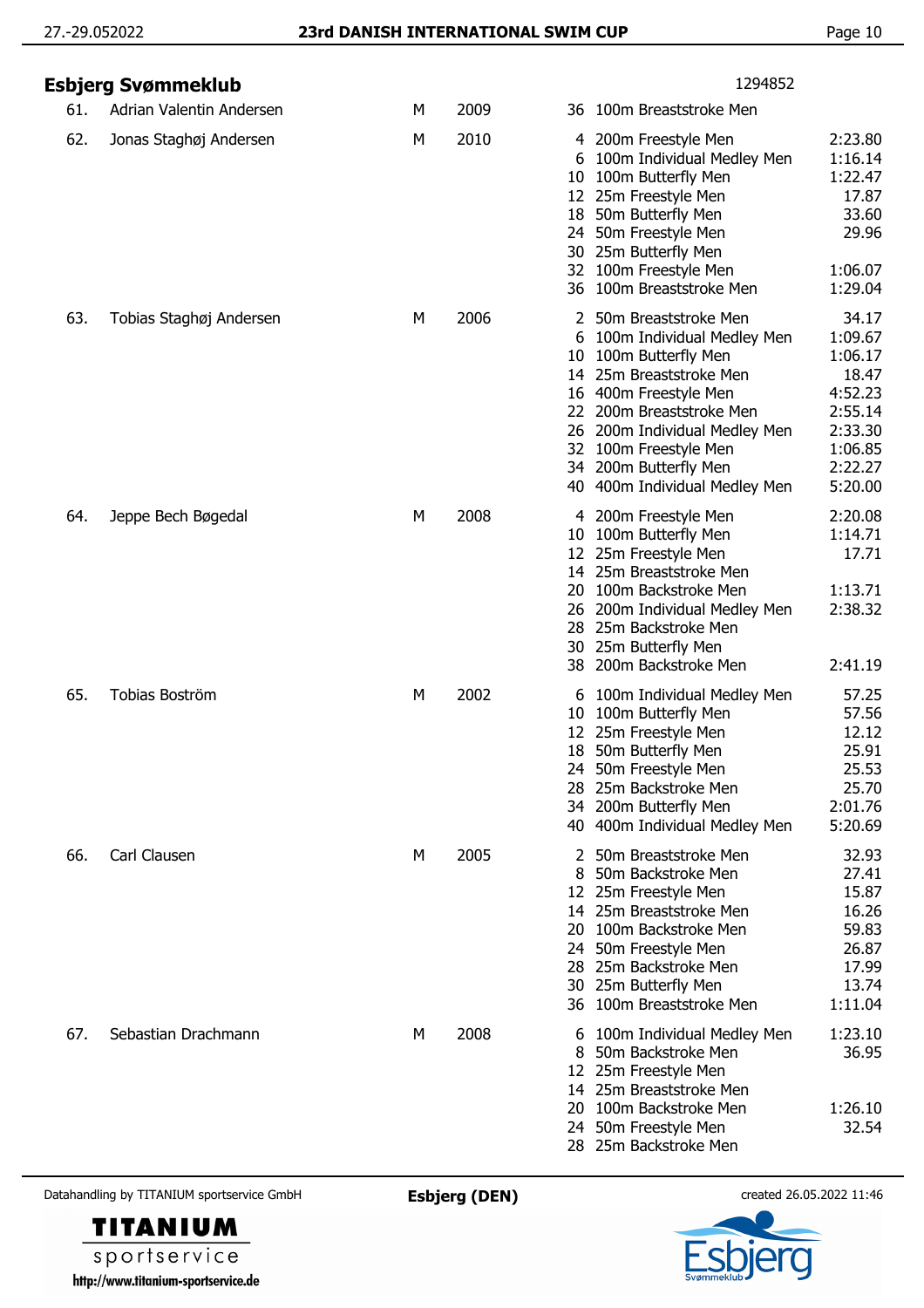|     | Esbjerg Svømmeklub  |   |      | 1294852                                                                                                                                                                                                                                                                                                                                                                                                                                     |
|-----|---------------------|---|------|---------------------------------------------------------------------------------------------------------------------------------------------------------------------------------------------------------------------------------------------------------------------------------------------------------------------------------------------------------------------------------------------------------------------------------------------|
| 67. | Sebastian Drachmann | М | 2008 | 30 25m Butterfly Men<br>100m Freestyle Men<br>1:11.23<br>32<br>200m Backstroke Men<br>3:04.61<br>38                                                                                                                                                                                                                                                                                                                                         |
| 68. | Alexander Drachmann | M | 2005 | 200m Freestyle Men<br>2:04.59<br>4<br>1:05.18<br>100m Individual Medley Men<br>b<br>100m Butterfly Men<br>1:07.81<br>10<br>25m Freestyle Men<br>17.43<br>12<br>400m Freestyle Men<br>4:35.35<br>16<br>50m Butterfly Men<br>28.66<br>18<br>200m Individual Medley Men<br>2:28.47<br>26<br>25m Butterfly Men<br>15.32<br>30<br>32 100m Freestyle Men<br>57.34<br>40 400m Individual Medley Men<br>5:12.42                                     |
| 69. | Nicolas Duvander    | М | 2005 | 1:02.79<br>100m Individual Medley Men<br>6<br>100m Butterfly Men<br>1:00.68<br>10<br>25m Freestyle Men<br>15.40<br>12<br>14 25m Breaststroke Men<br>15.00<br>50m Butterfly Men<br>27.80<br>18<br>100m Backstroke Men<br>1:08.95<br>20<br>26.37<br>50m Freestyle Men<br>24<br>2:16.71<br>200m Individual Medley Men<br>26<br>25m Butterfly Men<br>14.24<br>30<br>100m Freestyle Men<br>56.37<br>32<br>100m Breaststroke Men<br>1:10.82<br>36 |
| 70. | Nikolai Elgaard     | М | 2009 | 46.56<br>50m Breaststroke Men<br>1:21.82<br>100m Individual Medley Men<br>6<br>1:24.30<br>100m Butterfly Men<br>10<br>16.41<br>12 25m Freestyle Men<br>50m Butterfly Men<br>33.99<br>18<br>50m Freestyle Men<br>31.45<br>24<br>30 25m Butterfly Men<br>100m Freestyle Men<br>1:10.28<br>32<br>36 100m Breaststroke Men<br>1:48.76                                                                                                           |
| 71. | Oskar Foss          | М | 2006 | 50m Breaststroke Men<br>35.68<br>50m Backstroke Men<br>29.85<br>1:05.80<br>100m Butterfly Men<br>10<br>14.14<br>12 25m Freestyle Men<br>28.70<br>50m Butterfly Men<br>18<br>1:03.80<br>100m Backstroke Men<br>20<br>26.50<br>50m Freestyle Men<br>24<br>16.47<br>25m Backstroke Men<br>28<br>15.60<br>30 25m Butterfly Men<br>2:28.60<br>200m Backstroke Men<br>38                                                                          |
| 72. | Noah Junior Grene   | M | 2008 | 1:13.07<br>100m Individual Medley Men<br>33.73<br>50m Backstroke Men<br>8<br>1:11.25<br>100m Butterfly Men<br>10<br>17.72<br>25m Freestyle Men<br>12<br>14 25m Breaststroke Men<br>31.03<br>50m Butterfly Men<br>18<br>2:40.63<br>200m Individual Medley Men<br>26<br>25m Backstroke Men<br>28<br>16.91<br>30 25m Butterfly Men<br>1:06.11<br>100m Freestyle Men<br>32<br>2:50.54<br>34 200m Butterfly Men                                  |

**TITANIUM** sportservice http://www.titanium-sportservice.de

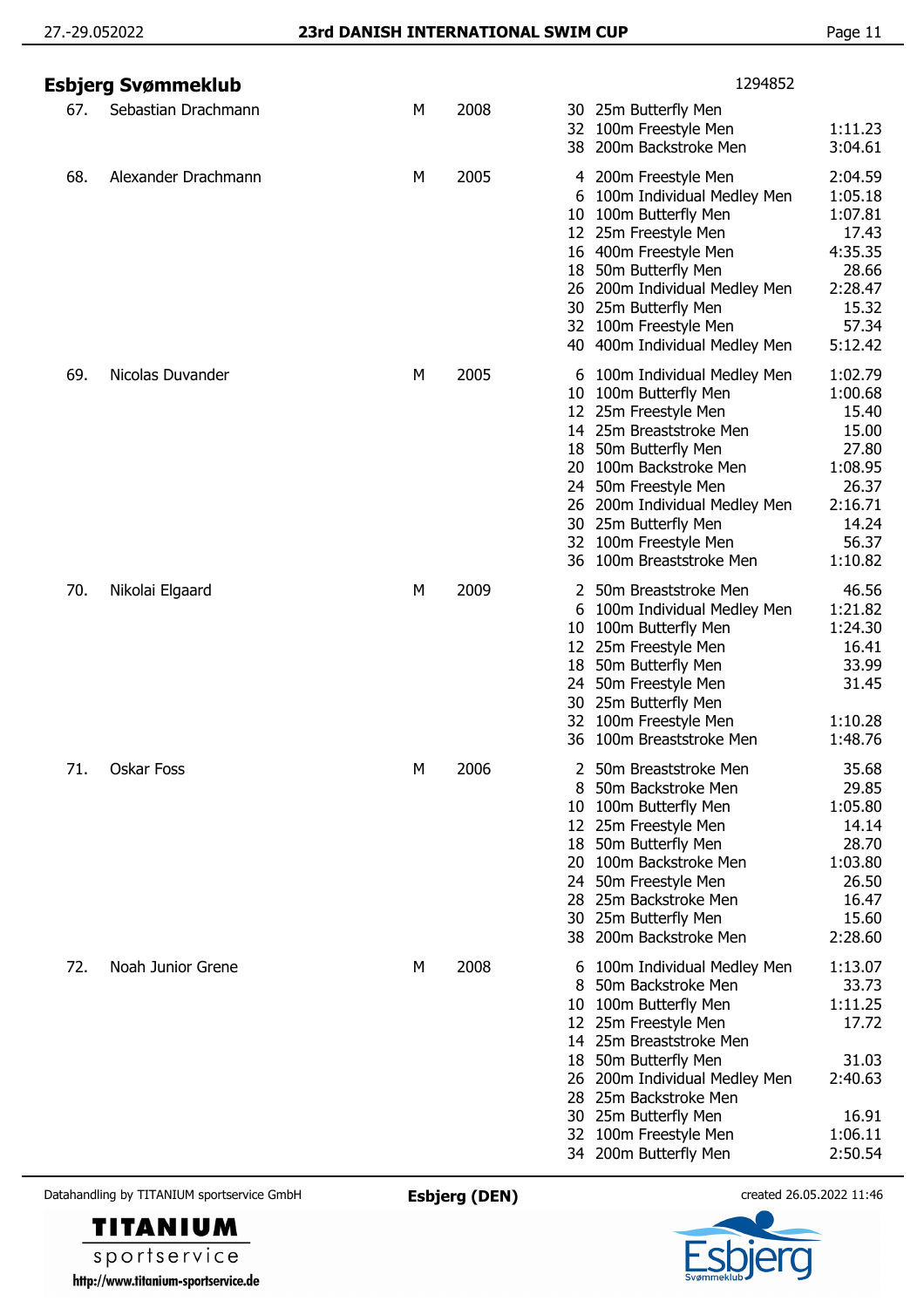|     | Esbjerg Svømmeklub       |   |      | 1294852                                                                                                                                                                                                                                                                                                                                            |
|-----|--------------------------|---|------|----------------------------------------------------------------------------------------------------------------------------------------------------------------------------------------------------------------------------------------------------------------------------------------------------------------------------------------------------|
| 73. | Oscar Hågensen           | М | 2008 | 43.93<br>2 50m Breaststroke Men<br>1:22.22<br>6 100m Individual Medley Men<br>17.27<br>12 25m Freestyle Men<br>14 25m Breaststroke Men<br>20 100m Backstroke Men<br>1:21.78<br>31.59<br>24 50m Freestyle Men<br>28 25m Backstroke Men<br>19.82<br>30 25m Butterfly Men<br>36 100m Breaststroke Men<br>1:33.40<br>2:50.59<br>38 200m Backstroke Men |
| 74. | Magnus Rong Hansen       | М | 2012 | 50m Breaststroke Men<br>2<br>59.01<br>8<br>50m Backstroke Men<br>12 25m Freestyle Men<br>14 25m Breaststroke Men<br>24 50m Freestyle Men<br>45.92<br>28 25m Backstroke Men<br>30 25m Butterfly Men                                                                                                                                                 |
| 75. | Jakob Heeb               | М | 2001 | 1:23.44<br>6 100m Individual Medley Men<br>14.23<br>25m Freestyle Men<br>12<br>19.00<br>14 25m Breaststroke Men<br>32.64<br>18 50m Butterfly Men<br>29.47<br>50m Freestyle Men<br>24.<br>15.57<br>30 25m Butterfly Men<br>1:08.56<br>32 100m Freestyle Men                                                                                         |
| 76. | Oscar Salskov Iversen    | М | 2010 | 3:11.79<br>4 200m Freestyle Men<br>1:50.33<br>100m Individual Medley Men<br>6<br>50m Backstroke Men<br>45.41<br>8<br>25m Freestyle Men<br>12<br>20 100m Backstroke Men<br>1:49.12<br>37.17<br>24 50m Freestyle Men<br>28 25m Backstroke Men<br>30 25m Butterfly Men<br>1:26.25<br>32 100m Freestyle Men                                            |
| 77. | Frans Johannessen        | М | 1992 | 1:46.18<br>4 200m Freestyle Men<br>54.84<br>100m Individual Medley Men<br>6<br>55.20<br>100m Butterfly Men<br>10<br>11.28<br>12 25m Freestyle Men<br>14 25m Breaststroke Men<br>12.89<br>1:58.93<br>26 200m Individual Medley Men<br>49.27<br>32 100m Freestyle Men<br>36 100m Breaststroke Men<br>1:00.28                                         |
| 78. | Sørin Martin Johannessen | М | 1991 | 29.83<br>50m Breaststroke Men<br>59.14<br>6 100m Individual Medley Men<br>11.38<br>12 25m Freestyle Men<br>12.96<br>14 25m Breaststroke Men<br>24.07<br>24 50m Freestyle Men<br>12.38<br>30 25m Butterfly Men<br>36 100m Breaststroke Men<br>1:04.04                                                                                               |
| 79. | Jonas Kjær               | М | 2003 | 30.10<br>2 50m Breaststroke Men<br>1:55.64<br>200m Freestyle Men<br>4<br>57.97<br>6 100m Individual Medley Men<br>26.22<br>8 50m Backstroke Men                                                                                                                                                                                                    |



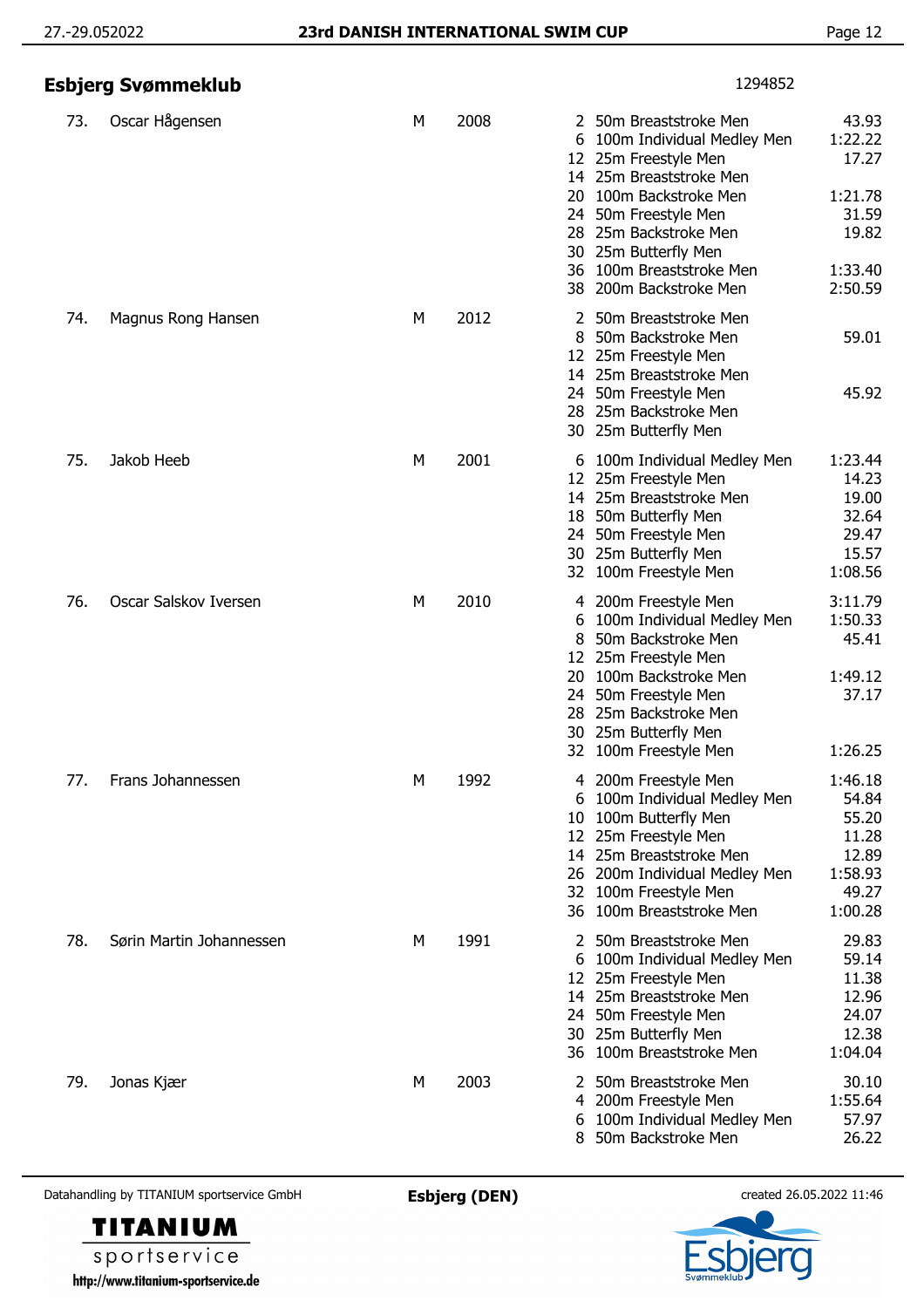|     | Esbjerg Svømmeklub    |   |      |                                                  | 1294852                                                                                                                                                                                                                                                                                  |                                                                                                                |
|-----|-----------------------|---|------|--------------------------------------------------|------------------------------------------------------------------------------------------------------------------------------------------------------------------------------------------------------------------------------------------------------------------------------------------|----------------------------------------------------------------------------------------------------------------|
| 79. | Jonas Kjær            | М | 2003 | 26                                               | 12 25m Freestyle Men<br>14 25m Breaststroke Men<br>20 100m Backstroke Men<br>200m Individual Medley Men<br>28 25m Backstroke Men<br>30 25m Butterfly Men<br>32 100m Freestyle Men<br>36 100m Breaststroke Men<br>38 200m Backstroke Men                                                  | 12.48<br>20.29<br>55.19<br>2:03.18<br>12.87<br>12.90<br>51.94<br>1:06.11<br>1:59.53                            |
| 80. | Jonas Krammer Knudsen | М | 2003 | 2<br>6<br>8<br>10<br>12<br>18<br>24.<br>28<br>30 | 50m Breaststroke Men<br>100m Individual Medley Men<br>50m Backstroke Men<br>100m Butterfly Men<br>25m Freestyle Men<br>14 25m Breaststroke Men<br>50m Butterfly Men<br>50m Freestyle Men<br>25m Backstroke Men<br>25m Butterfly Men<br>32 100m Freestyle Men<br>36 100m Breaststroke Men | 30.55<br>1:01.00<br>30.54<br>1:01.06<br>14.21<br>14.68<br>26.20<br>25.54<br>16.41<br>12.63<br>54.42<br>1:07.20 |
| 81. | Asbjørn Kousgaard     | М | 2008 | 24.<br>28.                                       | 2 50m Breaststroke Men<br>6 100m Individual Medley Men<br>12 25m Freestyle Men<br>14 25m Breaststroke Men<br>18 50m Butterfly Men<br>50m Freestyle Men<br>25m Backstroke Men<br>30 25m Butterfly Men<br>32 100m Freestyle Men<br>36 100m Breaststroke Men                                | 47.88<br>1:27.56<br>20.32<br>37.82<br>33.72<br>23.02<br>23.14<br>1:16.16<br>1:43.01                            |
| 82. | Toke Kousgaard        | М | 2008 | 6                                                | 2 50m Breaststroke Men<br>100m Individual Medley Men<br>12 25m Freestyle Men<br>14 25m Breaststroke Men<br>18 50m Butterfly Men<br>24 50m Freestyle Men<br>28 25m Backstroke Men<br>30 25m Butterfly Men<br>32 100m Freestyle Men<br>36 100m Breaststroke Men                            | 41.31<br>1:18.65<br>16.77<br>34.01<br>31.69<br>19.73<br>1:10.88<br>1:29.19                                     |
| 83. | Louie Lindblad        | М | 2010 | 2<br>32                                          | 50m Breaststroke Men<br>6 100m Individual Medley Men<br>10 100m Butterfly Men<br>14 25m Breaststroke Men<br>18 50m Butterfly Men<br>24 50m Freestyle Men<br>26 200m Individual Medley Men<br>30 25m Butterfly Men<br>100m Freestyle Men<br>36 100m Breaststroke Men                      | 38.38<br>1:18.92<br>1:36.09<br>34.97<br>30.74<br>2:49.79<br>1:08.51<br>1:25.71                                 |
| 84. | Noam Lykke-Kjeldsen   | М | 2009 | 4                                                | 50m Breaststroke Men<br>200m Freestyle Men<br>6 100m Individual Medley Men                                                                                                                                                                                                               | 50.58<br>3:25.78<br>1:49.14                                                                                    |



sportservice http://www.titanium-sportservice.de

**TITANIUM**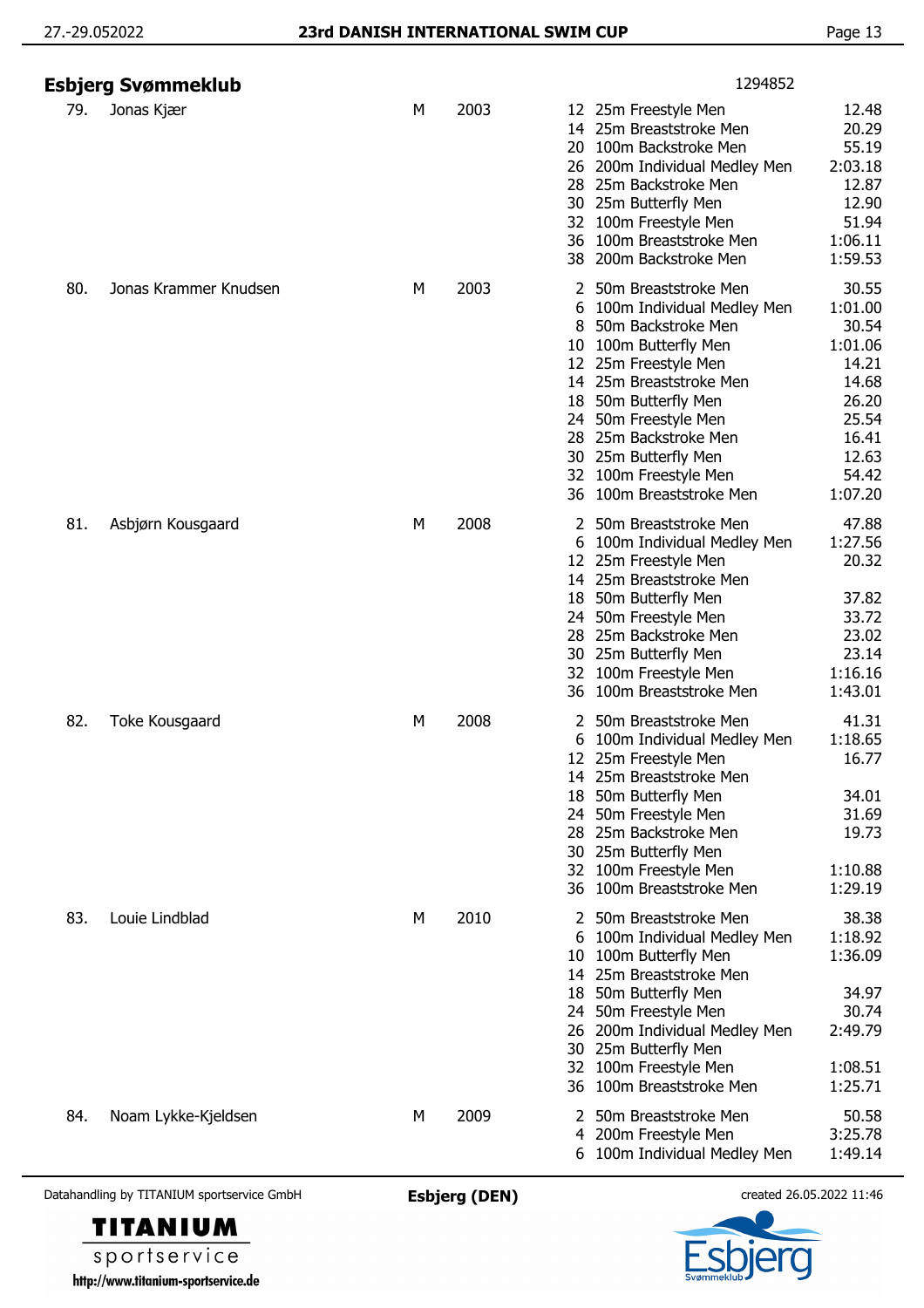|     | Esbjerg Svømmeklub      |   |      | 1294852                                                                                                                                                                                                                                        |                                                                                   |
|-----|-------------------------|---|------|------------------------------------------------------------------------------------------------------------------------------------------------------------------------------------------------------------------------------------------------|-----------------------------------------------------------------------------------|
| 84. | Noam Lykke-Kjeldsen     | М | 2009 | 12 25m Freestyle Men<br>18<br>50m Butterfly Men<br>24 50m Freestyle Men<br>30 25m Butterfly Men<br>36 100m Breaststroke Men                                                                                                                    | 39.47<br>1:58.88                                                                  |
| 85. | Frederik Møhring Madsen | M | 2007 | 2 50m Breaststroke Men<br>10 100m Butterfly Men<br>12 25m Freestyle Men<br>14 25m Breaststroke Men<br>18 50m Butterfly Men<br>50m Freestyle Men<br>24<br>25m Backstroke Men<br>28<br>30 25m Butterfly Men<br>36 100m Breaststroke Men          | 34.38<br>1:01.52<br>17.05<br>27.44<br>27.18<br>1:14.98                            |
| 86. | Jonas Mathiasen         | М | 2006 | 2 50m Breaststroke Men<br>100m Individual Medley Men<br>6<br>25m Freestyle Men<br>12<br>14 25m Breaststroke Men<br>50m Freestyle Men<br>24.<br>28 25m Backstroke Men<br>30 25m Butterfly Men<br>32 100m Freestyle Men<br>34 200m Butterfly Men | 33.74<br>1:04.64<br>14.13<br>14.50<br>25.56<br>14.00<br>16.72<br>57.53<br>2:29.65 |
| 87. | Magnus Villum Møller    | М | 2012 | 100m Individual Medley Men<br>6<br>50m Backstroke Men<br>8<br>12 25m Freestyle Men<br>14 25m Breaststroke Men<br>50m Freestyle Men<br>24.<br>28 25m Backstroke Men<br>30 25m Butterfly Men<br>100m Freestyle Men<br>32                         | 2:15.34<br>52.69<br>42.90<br>1:43.75                                              |
| 88. | Emil Asger Møller       | М | 2009 | 50m Breaststroke Men<br>2<br>100m Individual Medley Men<br>6<br>10 100m Butterfly Men<br>12 25m Freestyle Men<br>50m Butterfly Men<br>18<br>24 50m Freestyle Men<br>28 25m Backstroke Men<br>30 25m Butterfly Men<br>32 100m Freestyle Men     | 45.81<br>1:21.44<br>1:18.42<br>33.18<br>32.24<br>1:14.55                          |
| 89. | Mathias Møller Mølsted  | М | 2012 | 50m Breaststroke Men<br>50m Backstroke Men<br>12 25m Freestyle Men<br>14 25m Breaststroke Men<br>24 50m Freestyle Men<br>28 25m Backstroke Men<br>32 100m Freestyle Men                                                                        | 1:11.76<br>1:00.84<br>49.90                                                       |
| 90. | <b>Anders Mose</b>      | М | 2004 | 50m Breaststroke Men<br>2<br>100m Individual Medley Men<br>6<br>10 100m Butterfly Men<br>25m Freestyle Men<br>12<br>14 25m Breaststroke Men<br>30 25m Butterfly Men                                                                            | 32.09<br>1:01.79<br>1:01.84<br>13.58<br>18.99<br>14.06                            |

**TITANIUM** sportservice http://www.titanium-sportservice.de

er g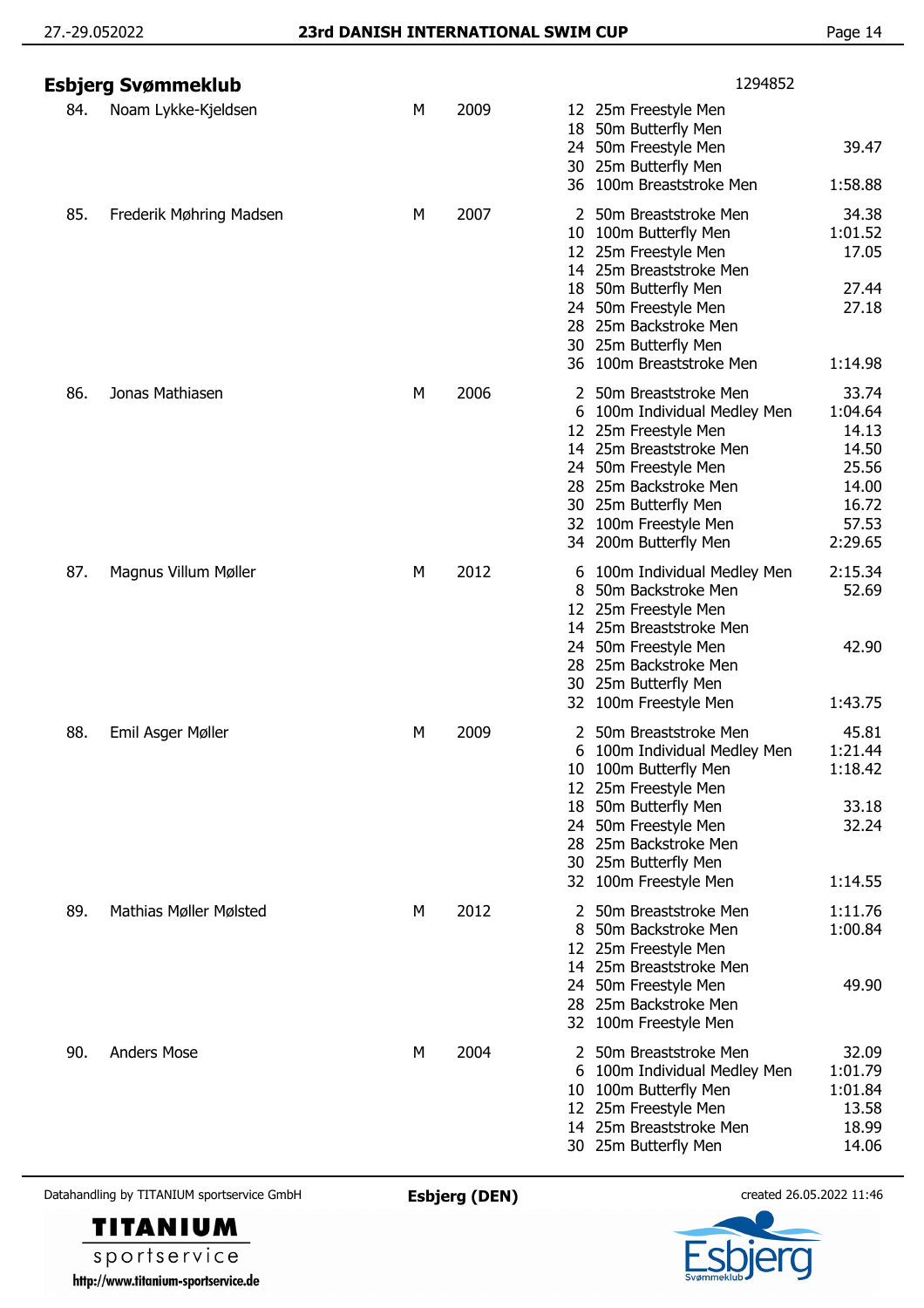|     | Esbjerg Svømmeklub       |   |      | 1294852                                                                                                                                                                                                                                                                                                                                                                                                                       |
|-----|--------------------------|---|------|-------------------------------------------------------------------------------------------------------------------------------------------------------------------------------------------------------------------------------------------------------------------------------------------------------------------------------------------------------------------------------------------------------------------------------|
| 90. | <b>Anders Mose</b>       | M | 2004 | 1:08.26<br>36 100m Breaststroke Men                                                                                                                                                                                                                                                                                                                                                                                           |
| 91. | Jakob Mose               | М | 2000 | 1:50.26<br>4 200m Freestyle Men<br>54.91<br>10 100m Butterfly Men<br>11.72<br>12 25m Freestyle Men<br>26.01<br>18 50m Butterfly Men<br>24.25<br>24 50m Freestyle Men<br>53.75<br>32 100m Freestyle Men<br>34 200m Butterfly Men<br>1:57.81                                                                                                                                                                                    |
| 92. | Rasmus Neuber            | М | 2010 | 2 50m Breaststroke Men<br>48.40<br>1:29.13<br>6 100m Individual Medley Men<br>50m Backstroke Men<br>40.40<br>12 25m Freestyle Men<br>14 25m Breaststroke Men<br>32.32<br>24 50m Freestyle Men<br>3:22.89<br>26 200m Individual Medley Men<br>30 25m Butterfly Men<br>32 100m Freestyle Men<br>1:17.41<br>36 100m Breaststroke Men<br>1:47.86                                                                                  |
| 93. | Mathias Jittipat Nielsen | М | 2012 | 56.87<br>2 50m Breaststroke Men<br>1:45.86<br>6 100m Individual Medley Men<br>2:10.50<br>10 100m Butterfly Men<br>12 25m Freestyle Men<br>18 50m Butterfly Men<br>48.45<br>24 50m Freestyle Men<br>40.67<br>32 100m Freestyle Men<br>1:34.42<br>36 100m Breaststroke Men<br>2:01.85                                                                                                                                           |
| 94. | Andreas Nikolajsen       | M | 2005 | 1:01.35<br>100m Individual Medley Men<br>6<br>1:10.22<br>100m Butterfly Men<br>10.<br>14.17<br>25m Freestyle Men<br>12<br>16.26<br>14 25m Breaststroke Men<br>4:33.94<br>16 400m Freestyle Men<br>28.74<br>18 50m Butterfly Men<br>26.73<br>24 50m Freestyle Men<br>26 200m Individual Medley Men<br>2:13.66<br>15.50<br>25m Butterfly Men<br>30<br>55.82<br>100m Freestyle Men<br>32<br>2:20.21<br>200m Backstroke Men<br>38 |
| 95. | Simon Paschke            | М | 2007 | 47.79<br>2 50m Breaststroke Men<br>1:27.70<br>100m Individual Medley Men<br>6<br>25m Freestyle Men<br>12.<br>14 25m Breaststroke Men<br>25.58<br>38.01<br>50m Butterfly Men<br>18.<br>32.81<br>50m Freestyle Men<br>24.<br>25m Backstroke Men<br>28.<br>25m Butterfly Men<br>30<br>32 100m Freestyle Men<br>1:11.68<br>36 100m Breaststroke Men<br>2:02.23                                                                    |
| 96. | Christian Pedersen       | М | 2007 | 31.60<br>2 50m Breaststroke Men<br>1:04.40<br>100m Individual Medley Men<br>6<br>50m Backstroke Men<br>29.60<br>8<br>12 25m Freestyle Men<br>14 25m Breaststroke Men<br>100m Backstroke Men<br>1:05.53<br>20.                                                                                                                                                                                                                 |

**TITANIUM** sportservice http://www.titanium-sportservice.de

FI Q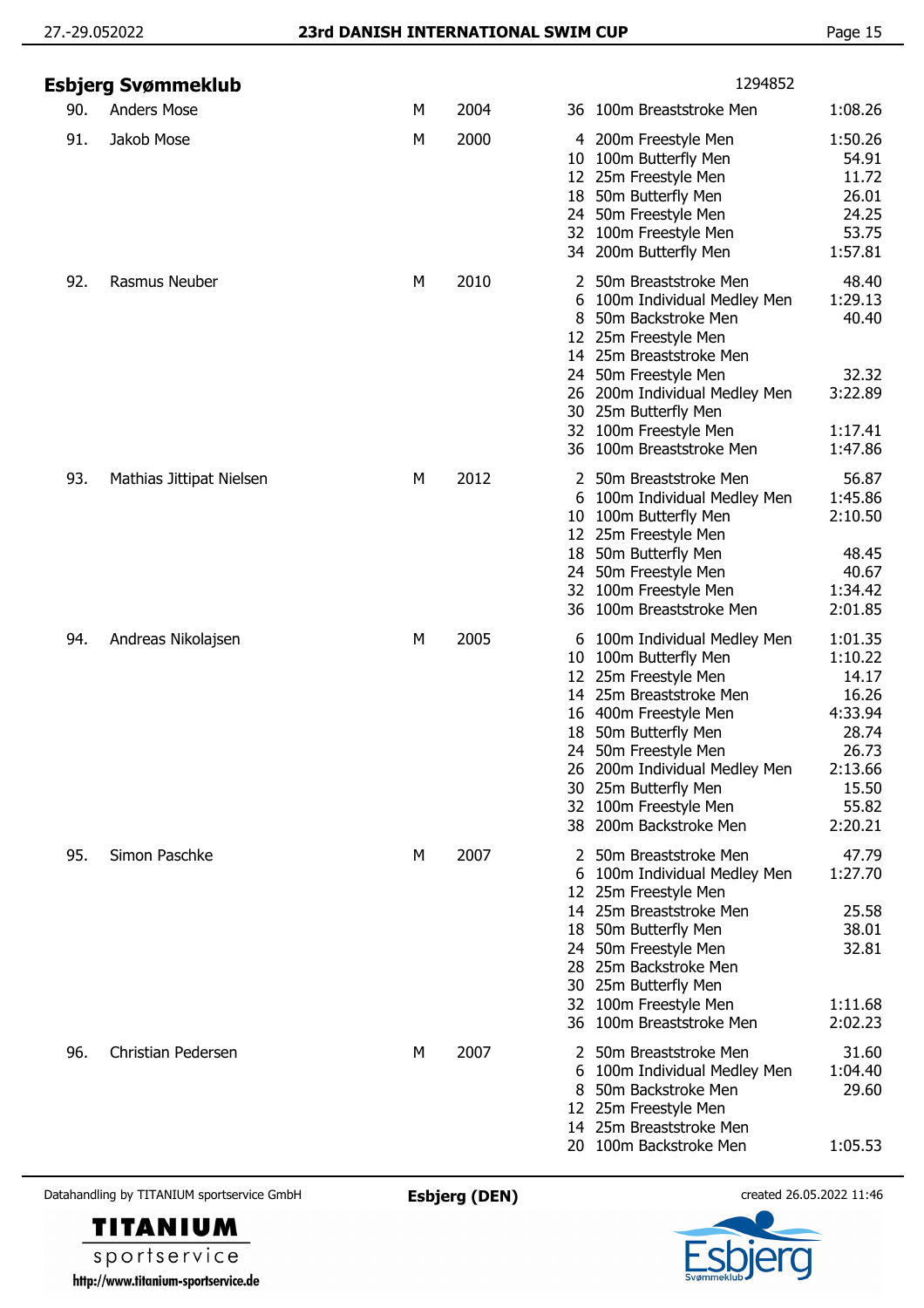|      | Esbjerg Svømmeklub        |   |      | 1294852                                                                                                                                                                                                                                                                                                                                                                   |
|------|---------------------------|---|------|---------------------------------------------------------------------------------------------------------------------------------------------------------------------------------------------------------------------------------------------------------------------------------------------------------------------------------------------------------------------------|
| 96.  | Christian Pedersen        | М | 2007 | 2:19.29<br>26 200m Individual Medley Men                                                                                                                                                                                                                                                                                                                                  |
| 97.  | Villads Isko Pimenta      | М | 2007 | 2:15.42<br>4 200m Freestyle Men<br>1:12.51<br>100m Individual Medley Men<br>6<br>1:14.22<br>100m Butterfly Men<br>10<br>15.53<br>12 25m Freestyle Men<br>4:48.23<br>16 400m Freestyle Men<br>30.18<br>18 50m Butterfly Men<br>27.45<br>50m Freestyle Men<br>24.<br>17.39<br>30 25m Butterfly Men<br>32 100m Freestyle Men<br>59.28<br>36 100m Breaststroke Men<br>1:42.30 |
| 98.  | David Beck Poulsen        | М | 2010 | 50.42<br>2 50m Breaststroke Men<br>1:45.29<br>100m Individual Medley Men<br>6<br>52.58<br>50m Backstroke Men<br>8<br>24 50m Freestyle Men<br>36.19<br>4:00.46<br>26 200m Individual Medley Men                                                                                                                                                                            |
| 99.  | Anton Rasmussen           | М | 2010 | 50m Breaststroke Men<br>1:02.18<br>2<br>1:45.49<br>100m Individual Medley Men<br>6<br>50m Backstroke Men<br>49.33<br>8<br>12 25m Freestyle Men<br>14 25m Breaststroke Men<br>47.97<br>50m Butterfly Men<br>18<br>28 25m Backstroke Men<br>30 25m Butterfly Men<br>32 100m Freestyle Men<br>1:29.45                                                                        |
| 100. | Nicolai Varny Sørebø      | М | 2007 | 38.87<br>50m Breaststroke Men<br>2<br>1:16.19<br>6 100m Individual Medley Men<br>12 25m Freestyle Men<br>14 25m Breaststroke Men<br>34.56<br>18 50m Butterfly Men<br>24 50m Freestyle Men<br>31.05<br>25m Backstroke Men<br>28<br>30 25m Butterfly Men<br>1:08.91<br>32 100m Freestyle Men<br>36 100m Breaststroke Men<br>1:30.69                                         |
| 101. | Erik Hauge Sørensen       | M | 2007 | 6 100m Individual Medley Men<br>1:05.21<br>1:01.40<br>10 100m Butterfly Men<br>12 25m Freestyle Men<br>14.92<br>29.06<br>14 25m Breaststroke Men<br>28.56<br>18 50m Butterfly Men<br>27.55<br>24 50m Freestyle Men<br>20.14<br>28 25m Backstroke Men<br>15.24<br>30 25m Butterfly Men<br>2:18.79<br>34 200m Butterfly Men<br>5:05.30<br>40 400m Individual Medley Men     |
| 102. | Mikkel Guldager Stougaard | M | 2010 | 2:57.09<br>4 200m Freestyle Men<br>1:34.73<br>100m Individual Medley Men<br>6<br>25m Breaststroke Men<br>14<br>46.18<br>50m Butterfly Men<br>18<br>35.19<br>50m Freestyle Men<br>24.<br>30 25m Butterfly Men<br>100m Freestyle Men<br>1:22.38<br>32<br>36 100m Breaststroke Men<br>1:47.98                                                                                |